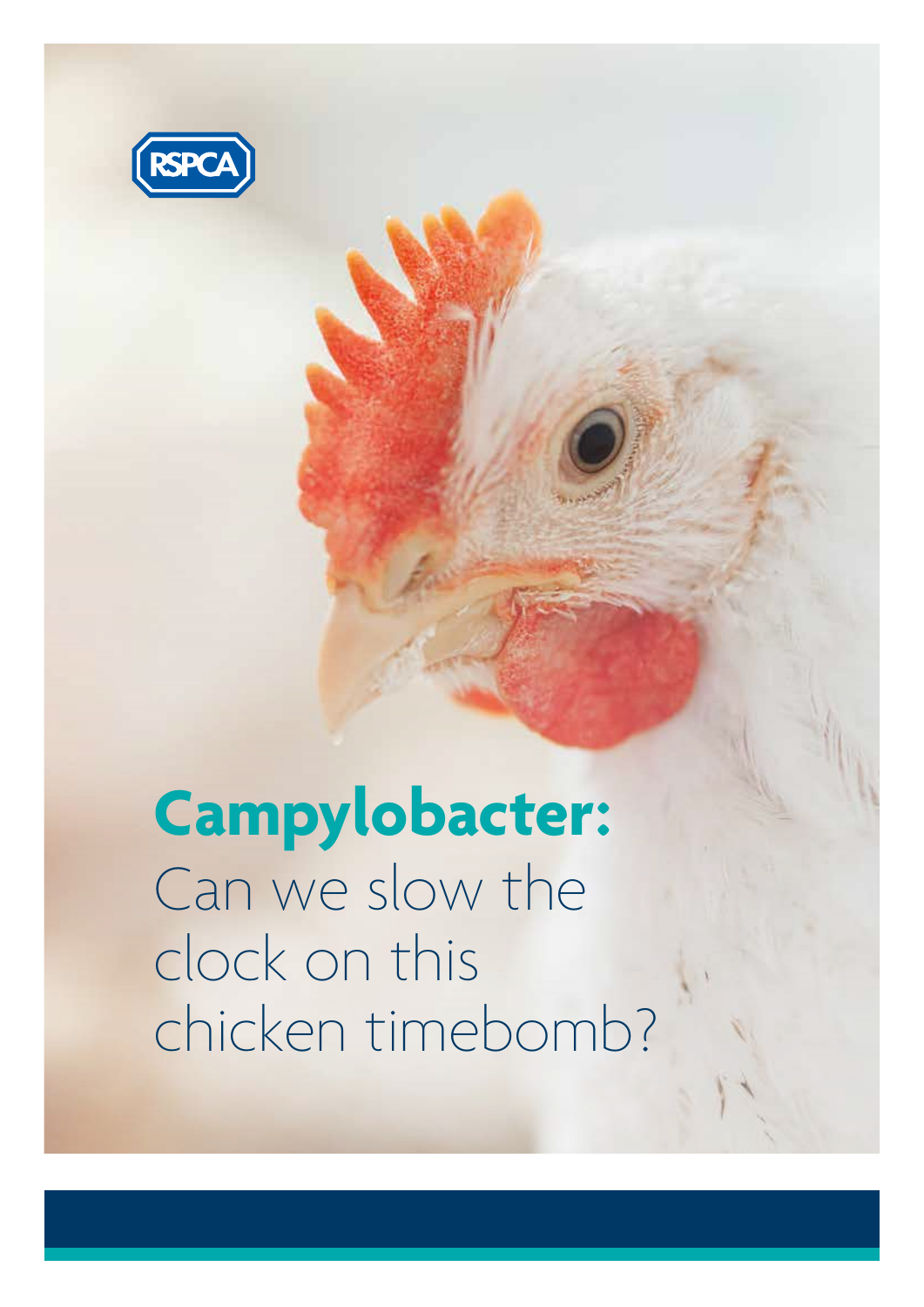### Contents

| Key findings                 | 5  |
|------------------------------|----|
| Background                   | 5  |
| Introduction                 | 6  |
| <b>Welfare definition</b>    | 7  |
| <b>Stress</b>                | 8  |
| <b>Neurotransmittters</b>    | 9  |
| <b>Gut microbiota</b>        | 9  |
| <b>Breed responses</b>       | 11 |
| <b>Inflammatory response</b> |    |
| Environmental                | 13 |
| Litter quality               | 14 |
| <b>Thinning</b>              | 14 |
| Further processing           | 14 |
| Antibiotic resistance        | 15 |
| Conclusion                   | 17 |
| Glossary                     | 19 |
| References                   | 20 |

**Ross 308 faster chicken growing breed**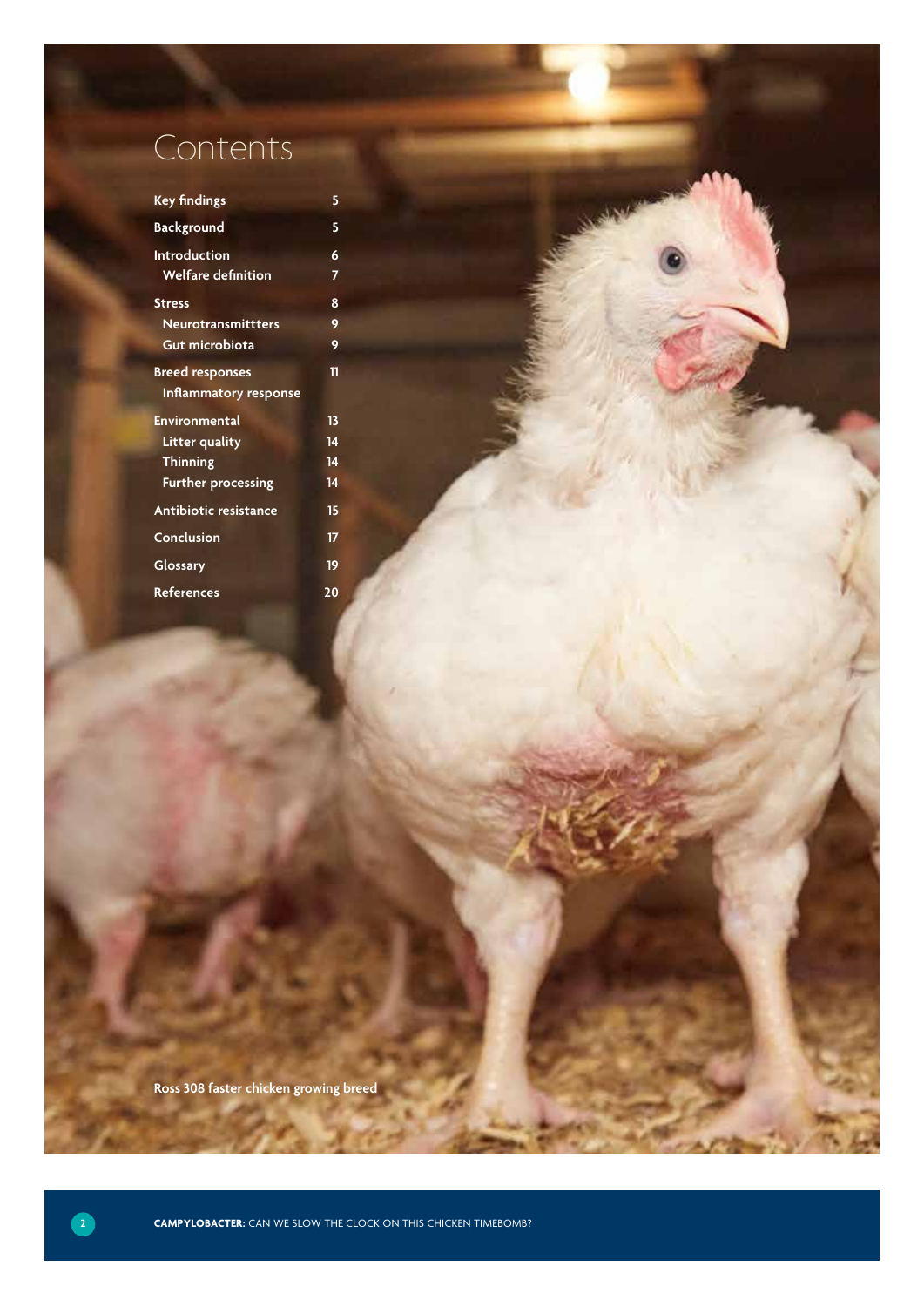#### It's not too late to change

Broilers (chickens reared for meat) have been selectively bred to grow extremely quickly, using as little feed as possible, with today's conventionally reared broilers reaching their market weight of 2.2kg in as little as 35 days. While this is great for business, there is a serious cost to the birds themselves. Multiple studies and reports have shown that faster growing, lower welfare birds suffer much more than slower growing breeds, but these unnaturally faster growing birds still dominate the food market.

It has been demonstrated that faster growing breeds often also have more compromised immune systems than slower growing, higher welfare breeds, like those approved by the RSPCA. We wanted to explore how this links in with **campylobacter**, a bacteria that causes serious food poisoning in humans, with an estimated nine million cases annually in the EU. Campylobacter was, and sometimes still is, thought to be commensal in chickens, meaning that it lives naturally in the gut of a chicken with no negative effects for the bacteria or the bird i.e. they live commensally. While this was once the case, through selective breeding to increase growth rates, in what appears to be a race to increase profits over welfare, these faster growing birds can no longer live commensally with campylobacter and actually suffer in multiple ways because of it. Not only do faster growing birds suffer more physically – through inflammation and hock and feet burns – but campylobacter in stressed birds can be more virulent and more invasive, potentially increasing the risk of human infection.

It is extremely disappointing that an animal which previously lived harmoniously with a naturally-occurring gut bacteria now seems to actively suffer because of it. Physical and mental suffering is now often a customary price of profits. While much hard work has been done over the past few years to reduce the amount of campylobacter that reaches the consumer, most of these steps are made after slaughter and are therefore of no welfare benefit to the birds themselves. To improve the birds lives changes should be made, including only slower growing, higher welfare breeds being reared.

Furthermore, while there is some great work going on to reduce the amount of antibiotics being used on farms in the UK, campylobacter continues to develop increasing antibiotic resistance at an alarming rate – an antibiotic timebomb. This does not just affect the birds; antibiotic resistance in human campylobacter has been strongly linked with antibiotic use in poultry, with some of those antibiotics still being used today, and some no longer able to be used in the birds because of the resistance. Although it isn't yet clear how this resistance in the human campylobacter infections might impact human medicine we believe it is an avoidable risk through making improvements in the breeding and care of broiler chickens.

This report is a review of the evidence already available that demonstrates how a higher welfare, slower growing bird would suffer less and how use of these breeds may also reduce the human campylobacter risk, as well as highlighting the potential antibiotic timebomb.

We strongly believe the Better Chicken Commitment provisions should be the minimum welfare standards for all broiler chickens. While some are adopting these changes, many have yet to do so and widespread problems continue across the food industry.

It's not too late to change.

**…fluoroquinolone resistance in C. jejuni from retail chickens was 52.4 percent… tetracycline resistance in C. jejuni from retail chickens was even higher at 60.6 percent.**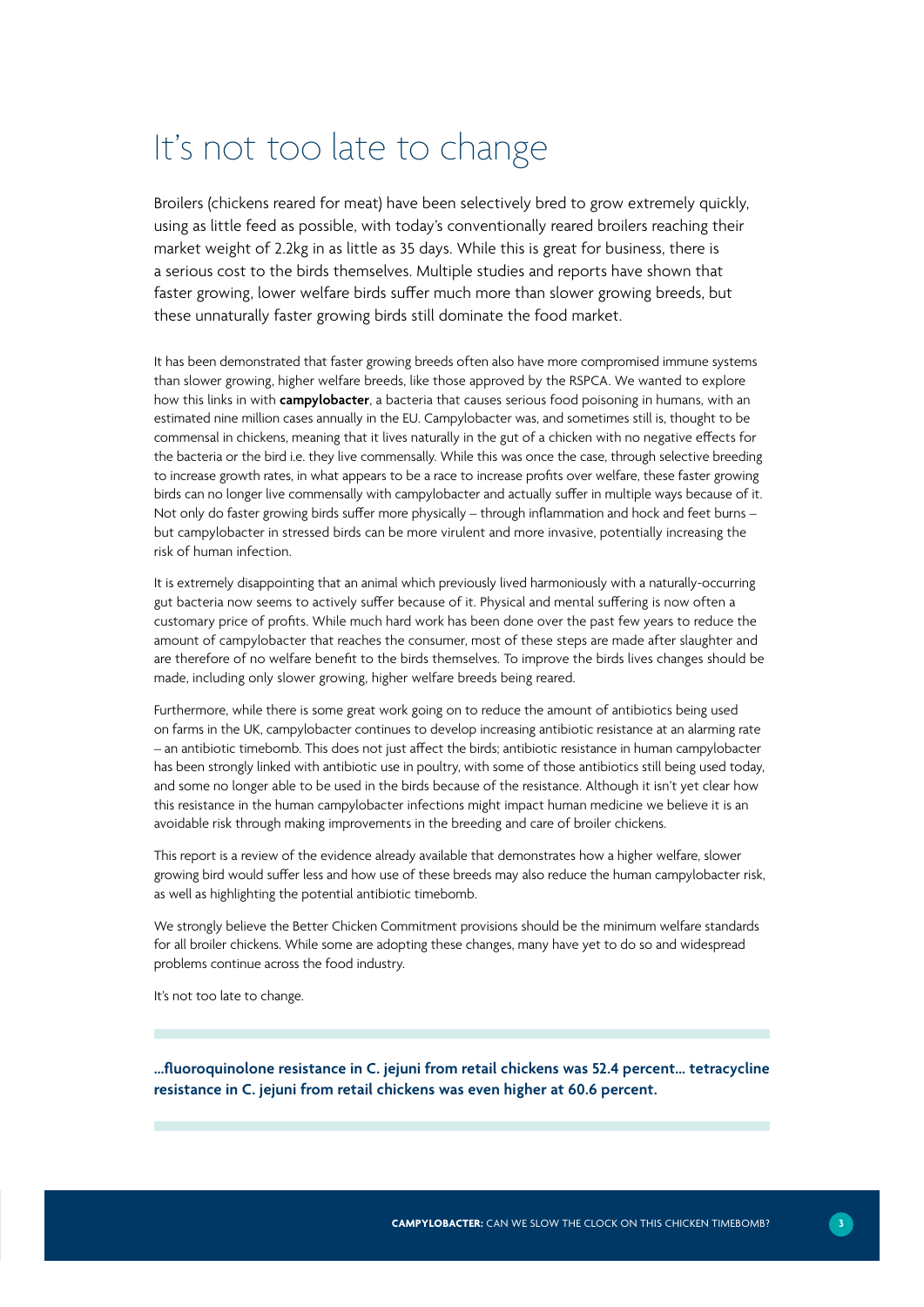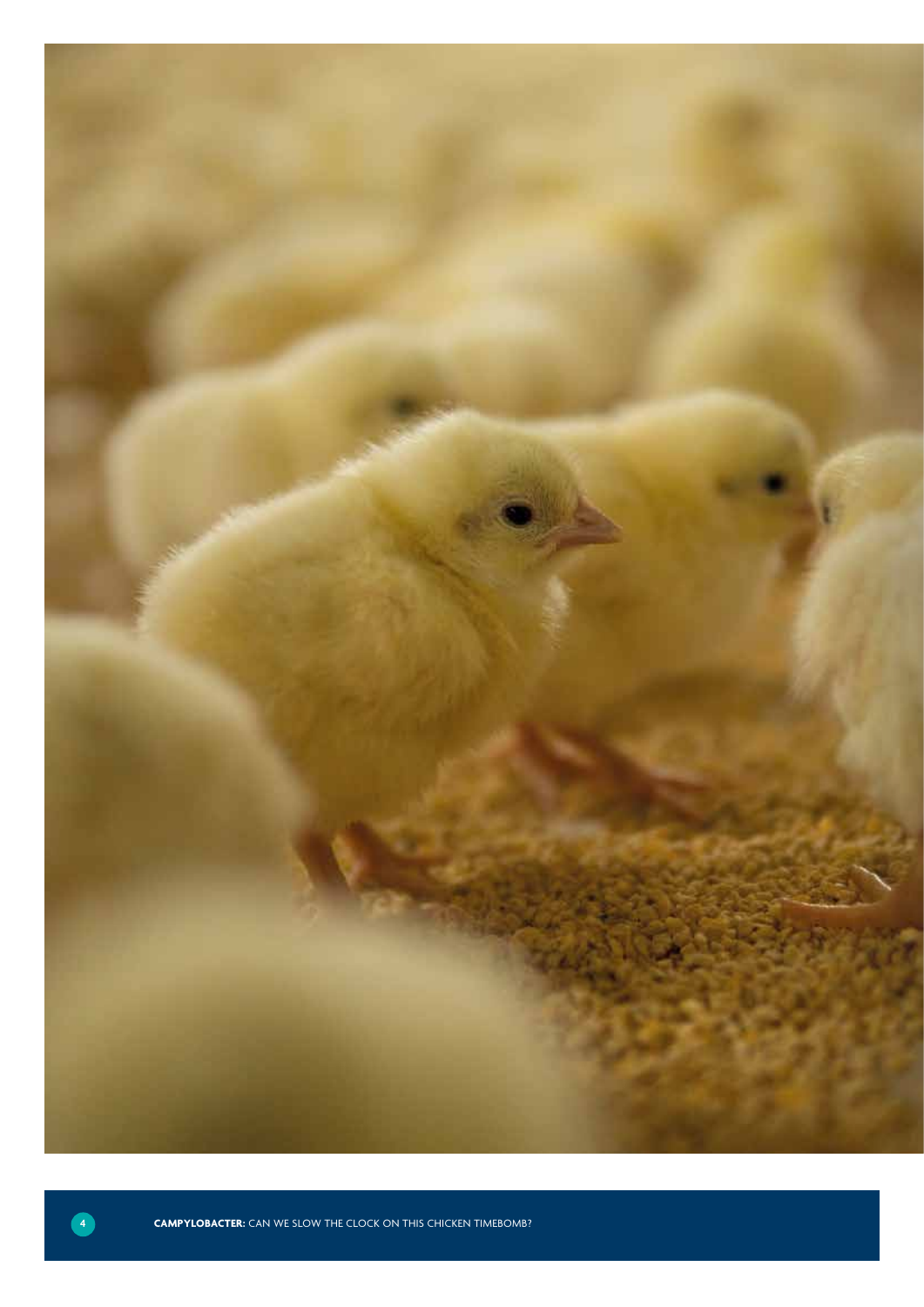### Key findings

**a** Approximately 70 percent of human **campylobacter infections in the UK come from chickens, making it a public health concern.**

**Campylobacter is no longer a commensal bacteria in chickens and can lead to increased welfare problems.**

**• Stress levels associated with lower welfare negatively affect the gut microbiota balance making the birds more susceptible to disease.**

**Campylobacter in stressed birds is more virulent and more invasive, travelling out of the gut and into surrounding tissues such as the liver, leading to increased shedding in faeces.**

l **Infected faster growing breeds exhibit a more severe and prolonged inflammatory response than infected slower growing breeds, resulting in intestinal mucosa damage, diarrhoea, and further environmental welfare problems can then arise through the wetness of the litter caused by the diarrhoea.**

**• Faster growing birds infected with campylobacter are more likely to physically suffer with increased pododermatitis and lesions.**

**• Substantial human campylobacter antibiotic resistance is linked with poultry antibiotic usage, with one class of antibiotics now only able to be used in broilers as a last resort.** 

**Campylobacter is now showing alarming resistance to the class of antibiotics that are still being used in broiler chicken production.**

**One-day-old broiler chicks**

### Background

Campylobacter is globally the cause of one in four diarrhoeal diseases (WHO, 2020), and the most common cause of food poisoning in the UK (NHS, 2021) with approximately 70 percent of all human campylobacter infections coming from chicken (FSA, 2021). While there are consistently more than 50,000 confirmed cases (2009–2017) in England and Wales alone (Public Health England, 2017), there are more than 246,000 cases reported in the EU annually. However, it is believed that the actual number is much closer to nine million each year (EFSA, 2021). This is likely due to gastrointestinal diseases often just having the symptoms treated rather than formal identification of the underlying cause.

There are 17 species and six subspecies of campylobacter, although the two most commonly reported in human disease are C. jejuni and C. coli, with C. jejuni believed to make up over 90 percent of cases (CDC, 2019). The optimum temperature for campylobacter growth is 37°C to 42°C, making chickens and humans alike an ideal host, with chickens having an average body temperature of 41°C to 42°C. Retailers have worked well with the Food Standards Agency (FSA) in previous years to successfully reduce campylobacter contamination and still now continue to report their results. However, they only report the percentage of chickens contaminated with >1,000 cfu/g. To put this in perspective, the infectious dose of campylobacter can be incredibly low with <500 organisms able to cause disease in humans (Laughlin et al, 2019). This means that only 0.5g taken raw from just one of those chickens could cause disease in a human. The full 10g sample from one of those chickens would have >10,000 organisms, more than 20 times the number required to cause illness. The Food Standards Agency (FSA) (2019) showed that the average campylobacter levels, across all nine major retailers, smaller retailers, and butchers, were seven percent at >1,000 cfu/g, and 20 percent at 100–1,000 cfu/g. This means that 27 percent of all the samples taken by the FSA contained enough campylobacter to cause illness in humans. This shows that while the retailers continue to meet the FSA seven percent target, following previous data, the actual number of retail chickens carrying enough campylobacter to infect a human can be approximated at up to 270,000 birds for every one million reared, if not more.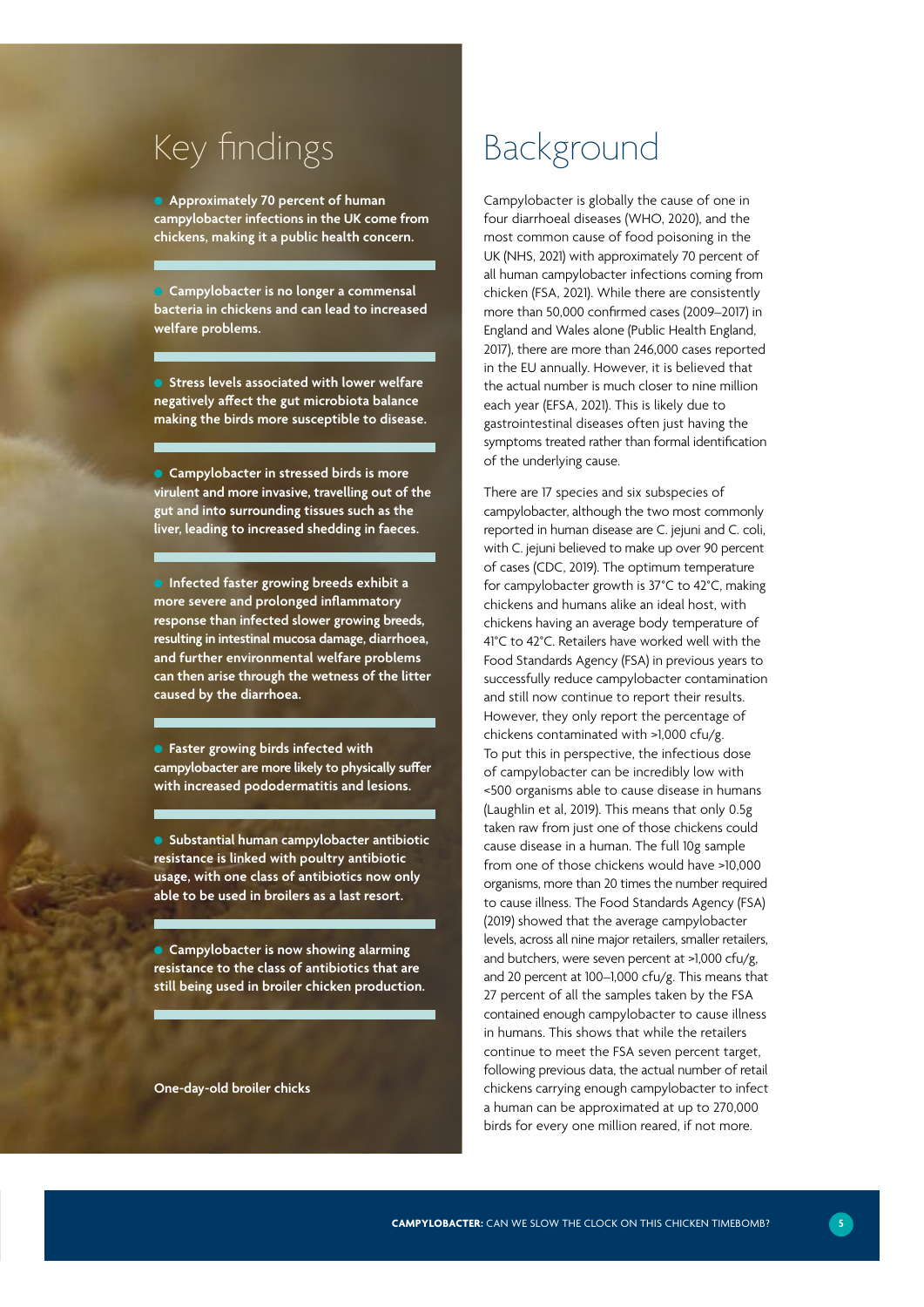

#### Introduction

Due to the health implications campylobacter causes in humans, there is a lot of research into how to reduce colonisation at multiple control points across the poultry production cycle. While this is an extremely important area of research for food safety, the actual negative effects campylobacter has on the birds themselves is often overlooked due to the assumption that it is still a natural commensal relationship. This report aims to challenge this assumption and identify some of the ways that birds suffer due to the inoculation of campylobacter. Building on this premise, multiple areas will be explored to identify further links between campylobacter colonisation and bird welfare, including faster growing and slower growing breed comparisons, through to another extremely concerning area – antibiotic usage and resistance.

If campylobacter is a commensal bacteria in chicken, infection would result in no underlying negative health or welfare implications. However, campylobacter has been shown to negatively affect chickens in a variety of ways, with further links being drawn between breed, environment, and welfare. It's been shown that broilers, regardless of faster growing or slower growing, elicit an early innate inflammatory response when colonised with C. jejuni. This initial inflammatory response, while natural, remains elevated in fast-growing breeds, leading to prolonged

intestinal inflammation and even diarrhoea. Even with the initial welfare implications involved with the intestinal inflammation, further environmental welfare problems can then arise through the wetness of the litter caused by the diarrhoea. It has also been demonstrated that both faster growing and slower growing birds show evidence of intestinal mucosa damage from campylobacter (Humphrey et al, 2014), although at significantly different levels, further challenging the concept of campylobacter being a commensal bacteria.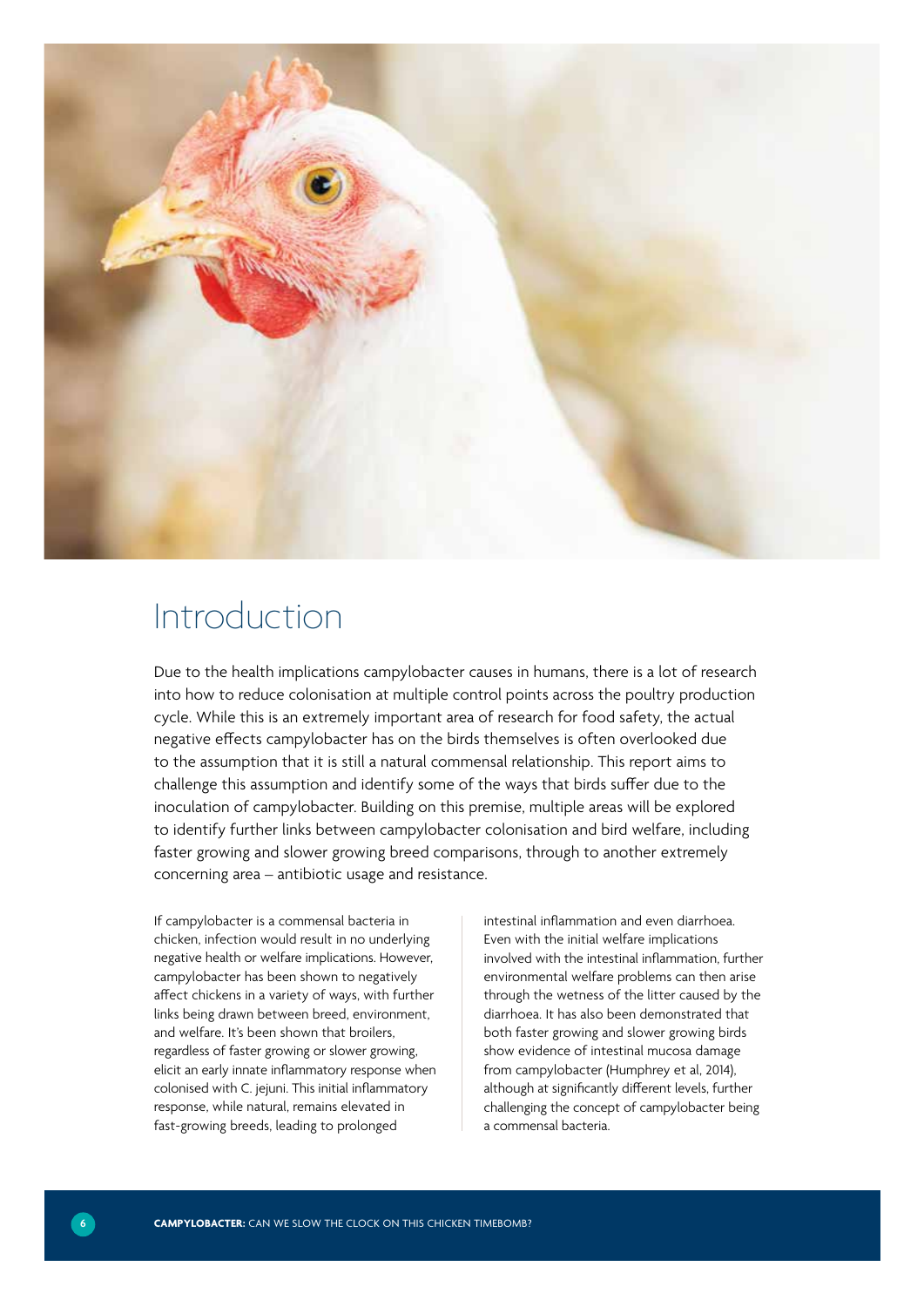**…retail chickens carrying enough campylobacter to infect a human can be approximated at up to 270,000 birds for every one million reared, if not more.**

As well as welfare implications, C. jejuni has also been shown to affect weight performance in birds, a characteristic of 'quality'. Awad et al. (2014) observed a weight gain reduction in broilers that had been orally infected with C. jejuni. This observation was replicated in a second study, using the same strain, in which a significant body weight reduction manifested in the broilers 21 days post oral infection (Awad et al, 2015). As well as bird welfare, it appears bird 'quality' can also be affected by campylobacter, however, this report will focus on bird welfare.

Without taking away from the human health consequences associated with campylobacter, which will be linked in later, it is important to understand the health and welfare implications it is having on chickens, and how higher welfare, slower growing breeds are better equipped to deal with the bacterium. The first area of focus will be stress levels and its role in disease susceptibility. This includes how the microbiota is disrupted as well as how stress can increase the virulence of campylobacter. The second area will explore the differences between faster growing and slower growing breeds, including the immune responses and resulting welfare implications. The next area will examine some of the environmental factors that link in with campylobacter, including litter quality and the thinning process. Finally, the timebomb that is antibiotic resistance will be evaluated, specifically the resistance that campylobacter continues to develop against classes of antibiotics used both in the past and presently. Exploring these areas will demonstrate that campylobacter is not merely a commensal bacteria as previously thought. Campylobacter negatively impacts bird health and welfare, particularly in industry standard faster growing breeds, and is also detrimental to the future

efficacy of antibiotics for the birds, and potentially for humans. An industry shift in animal welfare to implement the Better Chicken Commitment as the minimum welfare standard would not only significantly improve the lives of millions of birds, it would undoubtedly help with the antibiotic timebomb that is happening now.

#### **Welfare definition**

Welfare is a term that can have slightly different meanings within different contexts. For example, a simplified definition would likely just cover generalised terms such as health and well-being. In fact, the *RSPCA Welfare Standards For Meat Chickens* (2017) covers more than 600 individual standards all the way from chick sourcing, through to slaughter. This is because the RSPCA believes that animals experience good welfare if they are physically fit, psychologically fulfilled and are happy and healthy. The following is the definition given by the World Organisation for Animal Health (2021):

*"Animal welfare means the physical and mental state of an animal in relation to the conditions in which it lives and dies.*

*"An animal experiences good welfare if the animal is healthy, comfortable, well nourished, safe, is not suffering from unpleasant states such as pain, fear and distress, and is able to express behaviours that are important for its physical and mental state.*

*"Good animal welfare requires disease prevention and appropriate veterinary care, shelter, management and nutrition, a stimulating and safe environment, humane handling and humane slaughter or killing. While animal welfare refers to the state of the animal, the treatment that an animal receives is covered by other terms such as animal care, animal husbandry, and humane treatment."*

For the purposes of this report, the term 'welfare' is used as a generalised term to encompass multiple welfare parameters. Low welfare can be assumed to mean any, or all of the following: lack of environmental enrichment; high stocking densities (>30kg/m2 ); faster growing breeds (~2.2kg in <36 days); poor environmental conditions (e.g. poor litter quality). Higher welfare infers the opposite.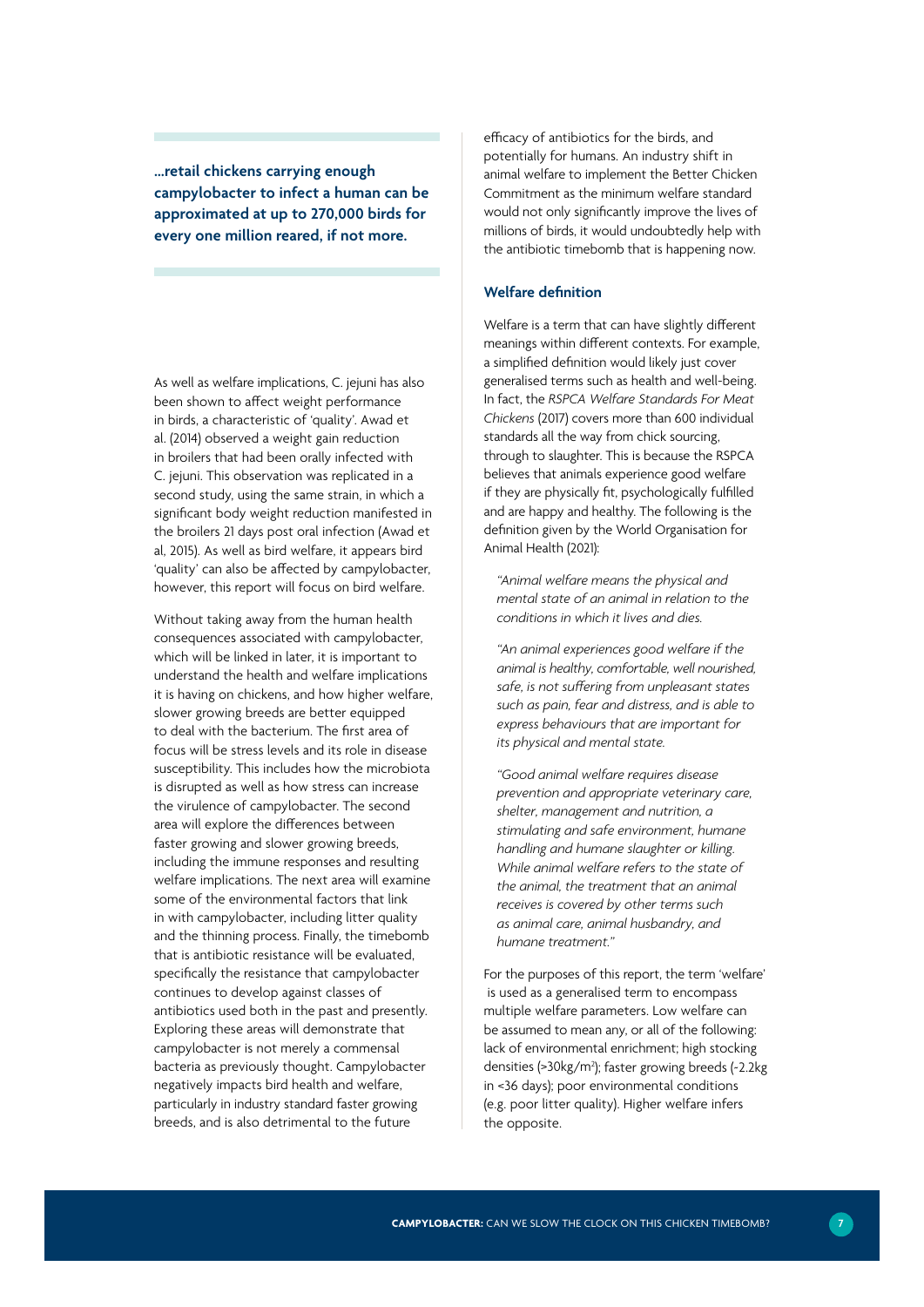#### Stress

Firstly, it is important to note that the inability, or lack of stimuli, to perform basic natural behaviours can lead to frustration and stress (Mason and Burn, 2011). It is also important to note that both faster growing and slower growing broilers share the same motivation to perform these natural behaviours, such as perching, walking and scratching (Bokkers and Coene, 2003). As lower welfare standards can include lack of environmental enrichment and the inability to perform natural behaviours due to bird size and morphology, and higher stocking densities, a number of avoidable stressors are all present in lower welfare systems as standard. This means that birds of higher welfare breeds reared under higher welfare standards experience fewer stressors during rearing.

Bull et al (2008) collected samples from 214 different farms throughout the UK and demonstrated that under commercial British broiler rearing conditions, there is a relationship between campylobacter colonisation levels and digital dermatitis/rejections at slaughter due to infectious disease, both of which have a negative impact on bird welfare. 'Commercial British broiler conditions' implies the birds reared were commonly-used faster growing breeds. The study found that if the dermatitis incidence in the flock was ≥2%, the flock was twice as likely to be campylobacter positive. Although the study shows correlation rather than cause and effect, these results were replicated by Williams et al (2013), showing an increase in hock and pododermatitis levels in faster growing birds infected with campylobacter, and again by Alpigiani et al (2017) in another similar study. This particular small scale study demonstrated that flocks that had more than 25 percent of birds with severe lesions (on 25–50 percent of the footpad) were predicted to be campylobacter positive by the end of the rearing period, with lesions acting as a predictive welfare measure. By improving bird welfare, this may also reduce campylobacter colonisation in broilers, with one possible link being stress.

It is known that raised stress levels, that can be caused by low welfare conditions, can cause elevated neurotransmitter levels, including noradrenaline (Cheng et al, 2002). In vitro studies have demonstrated that campylobacter spp. will have higher motility and growth rate when grown in the presence of noradrenaline (Cogan et al, 2006). This could lead to increased shedding (the expulsion of pathogenic bacteria), increasing

transmission through the flock when stress levels are high, caused by low welfare. This could also be triggered during other stressful situations such as thinning. This has been further investigated by Avoori et al (2014) who demonstrated that C. jejuni is more virulent and more invasive in the presence of noradrenaline. Within the noradrenaline-pretreated birds the campylobacter invaded more livers, and the number of bacteria in these livers was significantly higher. Noradrenaline not only increased the virulence and invasiveness of the campylobacter, but also stimulated the birds to shed more of it. With campylobacter being more virulent and more invasive in stressed birds, this implies that these birds pose a higher risk of human illness due to the campylobacter not remaining within the gut and penetrating surrounding tissues. During factory processing the innards of the bird are removed, however this is irrelevant if the campylobacter has already spread, especially as livers are often collected and sold separately.

Williams et al (2013) directly compared the effects of campylobacter on 37-day slaughter weight Ross (a commonly used breed) birds and 56-day slaughter weight Hubbard birds, kept under the same environmental conditions. At two, seven and 16 days post infection, there was no significant difference in spleen, liver or ceaca colonisation between the two breeds, however the faster growing breed, the Ross, did have more infected spleens and livers overall. The small sample sizes could explain why these differences were not found to be significant, however this does still support the theory that campylobacter is more motile and invasive within faster growing birds.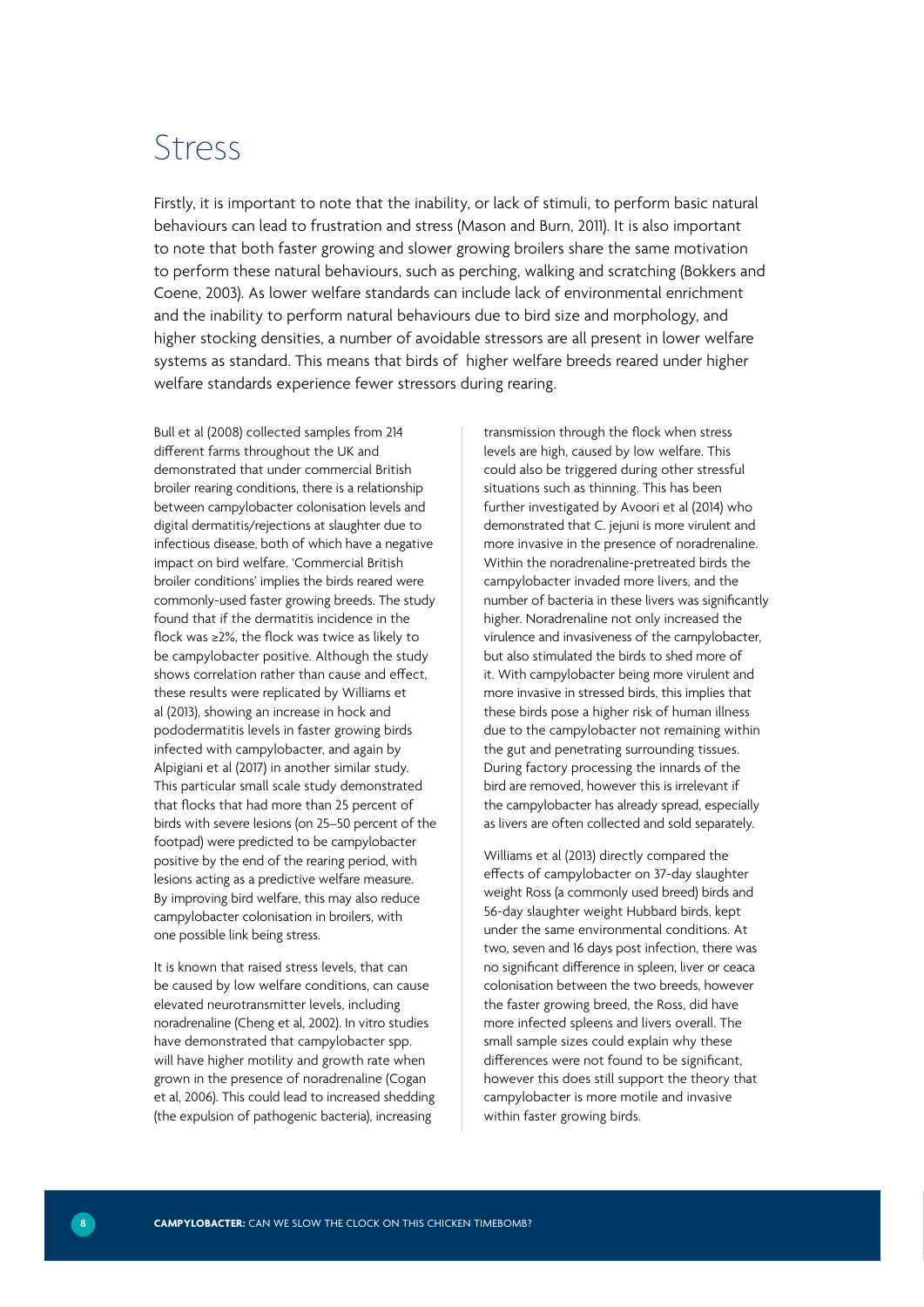

Stress can have other physiological health impacts on birds, such as the gut microbiota balance. This can have a significant effect on disease susceptibility and immune response. Meimandipour et al (2010) demonstrated that rough handling-induced stress increased blood corticosterone concentrations in birds which negatively impacts both metabolic activities and bacterial composition within the gut microbiota. This could be due to the reduction in beneficial gut bacteria such as lactobacilli and bifidobacteria, caused by the stress. Although competitive exclusion can help reduce pathogenic bacteria, such as campylobacter,

#### *Supporting technical information*

*Lactobacilli and bifidobacteria produce more lactic and acetic acids and less succinic, formic acids and ethanol, through the metabolisation of oligosaccharides (Van Der Meulen et al, 2004). Nazef et al (2008) found specifically that lactobacillus reuteri, isolated from a poultry faeces sample, exhibited anti-campylobacter activity.*

bacteria of the lactobacilli and bifidobacteria genus can directly inhibit both growth and development of pathogenic bacteria through their natural metabolic activities. Fewer of these bacteria mean campylobacter can more easily grow.

Although other factors, such as diet, can also trigger a change in the gut microbiota, it is clear that the negative changes induced by stress can leave the birds more susceptible to infection. Reducing the stress levels in birds is therefore likely to help them regulate any infection.

Due to noradrenaline levels, microbiota changes, a combination of both, or a different mechanism entirely, it is clear that elevated stress levels have a detrimental effect on bird health. Regardless of the mechanism causing the increase in disease susceptibility in lower welfare birds, the outcome remains the same – the birds suffer. Further steps towards stress reduction in the majority of broilers could be taken by simply adopting the Better Chicken Commitment requirements.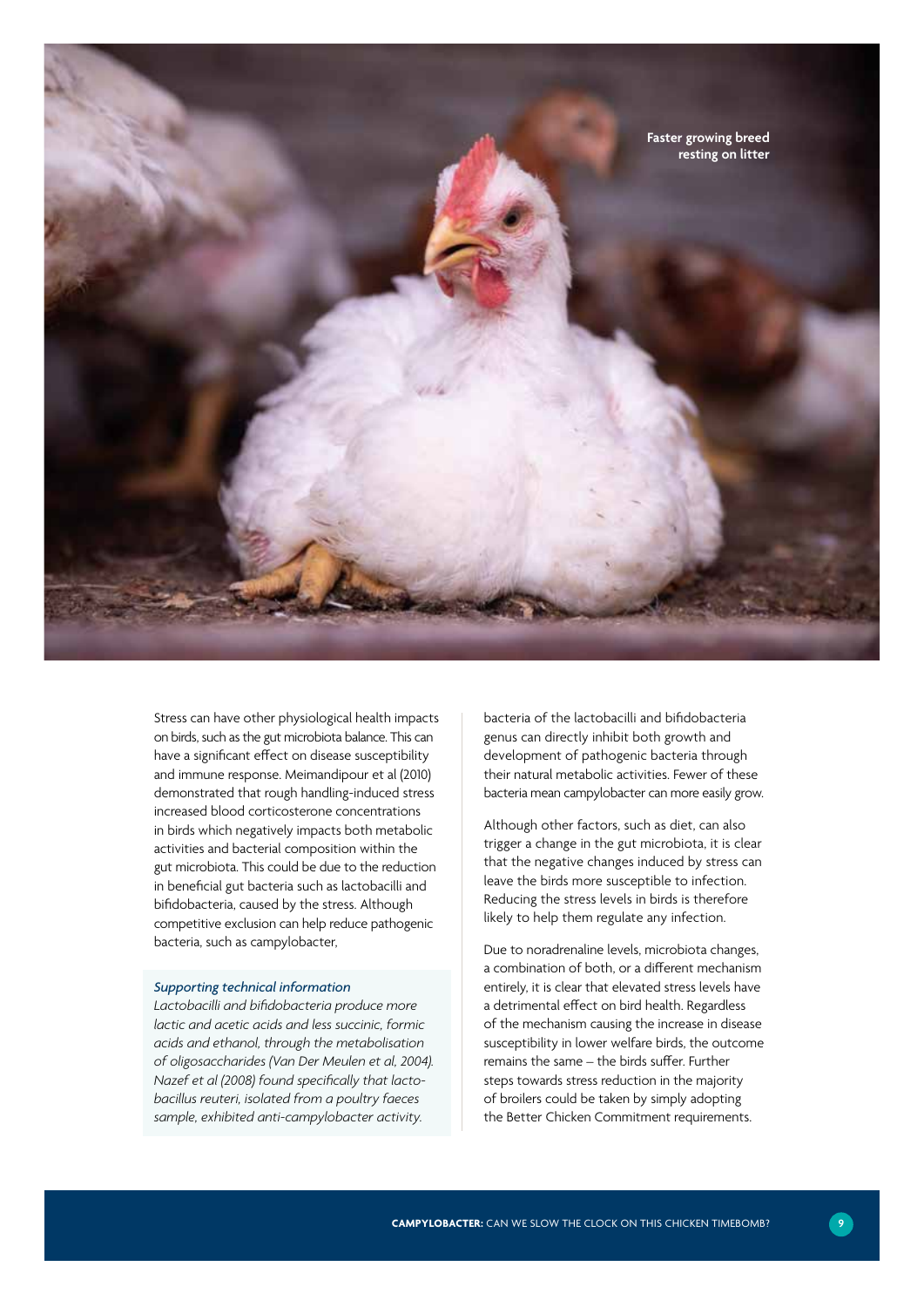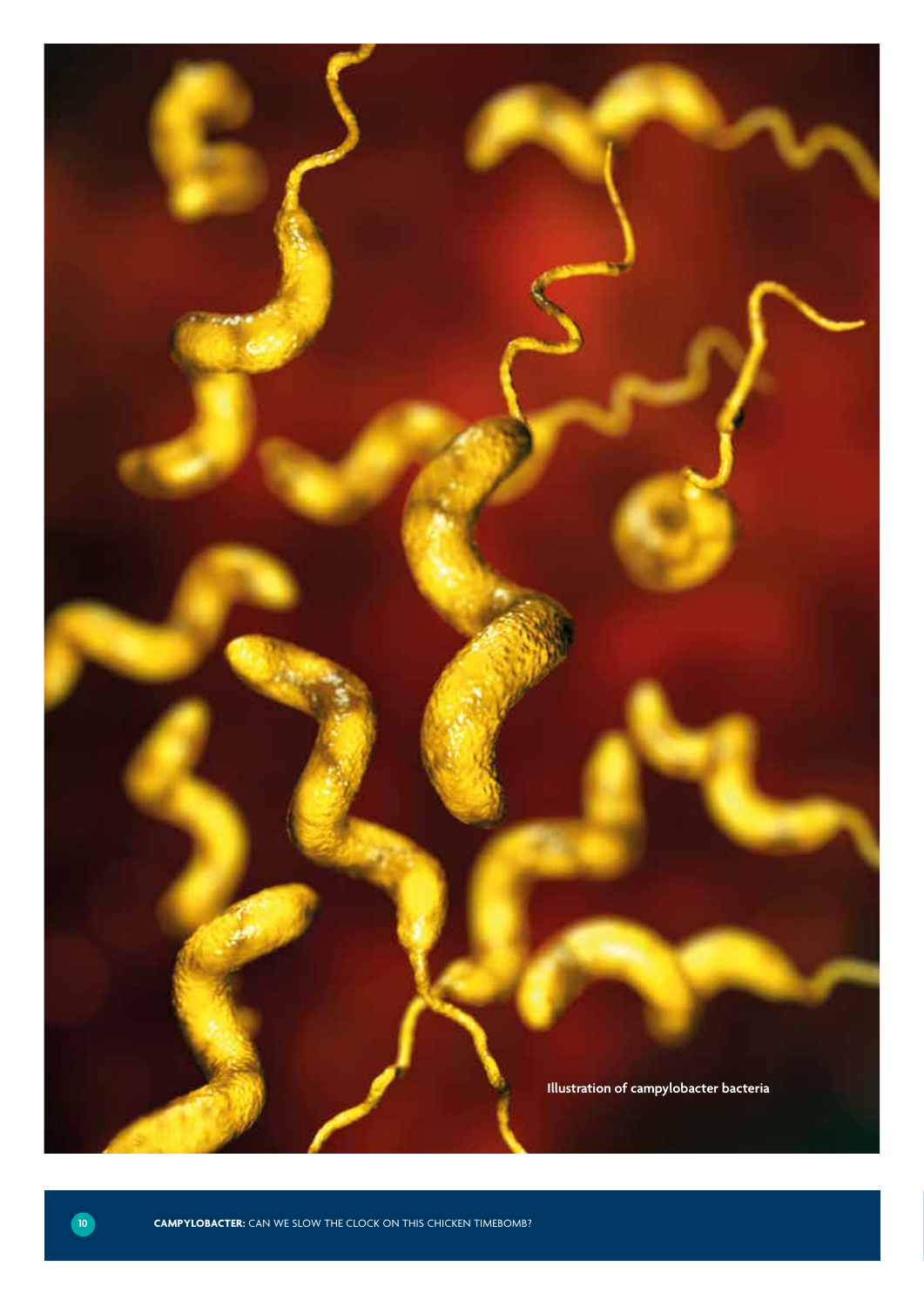### Breed responses

Humphrey et al (2014) demonstrated that there is no difference in campylobacter susceptibility between faster growing and slower growing broilers under the same experimental conditions. They did however show that the different breeds exhibit different physiological responses to the infection. By using the same environmental conditions for all breeds, it could be demonstrated that these particular results were due to breed differences and not other environmental factors. The specific breeds were not mentioned, however Table 1 gives a good indication. As expected, the inflammatory response in the faster growing breed was both more prolonged and more severe.

| <b>Breed group</b> | Breed slaughter age<br>(days) |
|--------------------|-------------------------------|
| A1                 | 35                            |
| Control            | 36                            |
| A <sub>2</sub>     | 39                            |
| B1                 | 48                            |
| <b>B2</b>          | 56                            |

#### **Table 1:**



**JA757 slower growing chicken breed**

#### *Supporting technical information*

*All four of the test groups expressed three types of cytokines associated with the inflammatory response (CXCLi1, CXCLi2 and IL-1*β*) two days post oral infection with C. jejuni. Five days post infection these mediators were reduced in all but breed A1 in which they remained significantly higher than the other breeds. By 12 days post infection CXCLi2 levels continued to remain significantly higher in the A1 birds, although IL-1*β *expression had reduced and there was no significant difference in CXCLi1 levels between breeds. In contrast to this elevated response in the faster growing birds, breed B2 had significantly higher levels of interleukin-10 (IL-10) at 12 days post infection. IL-10 is an inflammation feedback negative regulator that plays an important role in the regulation of the inflammatory response, and therefore the regulation of C. jejuni. The low levels of IL-10 in the faster growing birds could be the cause of the prolonged elevated inflammatory response, and lack of regulation in the faster growing breed.*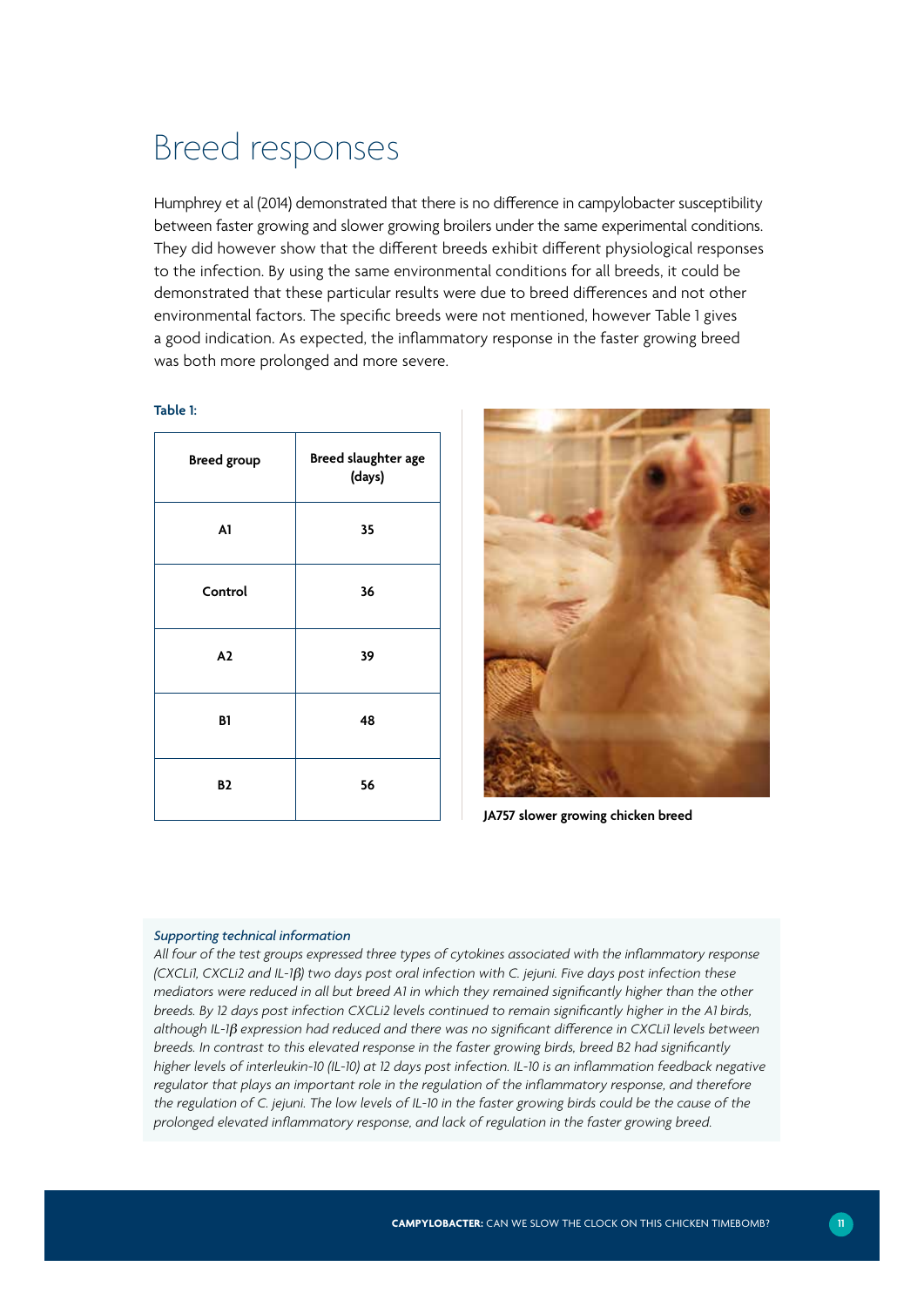

Both the A1 and B2 groups showed morphological evidence of intestinal mucosa damage through inflammatory infiltration as a result of the campylobacter infection. However, the damage was not only more common, but more intense in the A1 group with 7/10 birds affected compared to 3/10, respectively. One result of the prolonged inflammatory response in the A1 birds was that they were found to have diarrhoea when welfare checks were conducted. None of the other groups did other than the infected control group, although the immune responses of this group were not monitored. With the close slaughter age between the A1 group and the control group, this is not unexpected. This physiological response seems to be due to a poorly regulated immune response in the faster growing birds, with the diarrhoea then leading to further welfare issues. Aside from the slaughter age (and hence growth rate), other welfare differences were also evident across the groups even though all birds were kept under the same experimental conditions with regular litter changes. 9/10 of the infected A1 birds showed signs of pododermatitis at 12 days post infection, whereas group B2 showed no signs. This is likely due to a combination of the diarrhoea in the A1 group, creating wet and infected litter, and the behavioural differences between faster growing and slower growing breeds, as shown by Dixon (2020), with faster growing breeds spending more time sitting in the wet infected litter. This falls in line with the findings in the stress related studies (see page 8).

The differences in immune responses seen in different breeds is further supported by a briefing conducted on Dutch slower growing broilers by Compassion In World Farming (2020). The data analysis showed that slower growing birds are three times less likely to require antibiotic intervention from illness. Even more significant, previous Dutch figures from 2015 showed that antibiotic usage in conventional faster growing breeds was more than five times higher than antibiotic levels used on slower growing breeds (Alliance to Save Our Antibiotics, 2016). While there may be a number of factors affecting the level of antibiotic usage on any one farm, this information adds weight to the view that slower growing birds are better able to regulate immune responses, and are therefore less susceptible to disease.

This demonstrates multiple positive factors associated with using slower growing broilers with regards to campylobacter. Lower welfare, faster growing birds were shown to not only have a more severe inflammatory immune response, resulting in poorer health, but to exhibit other poorer welfare outcomes in the form of pododermatitis. A switch to a slower growing breed would not only reduce physical suffering, but as they are better able to manage infections this may also further reduce overall antibiotic usage and thus reduce the risk of antibiotic resistance developing.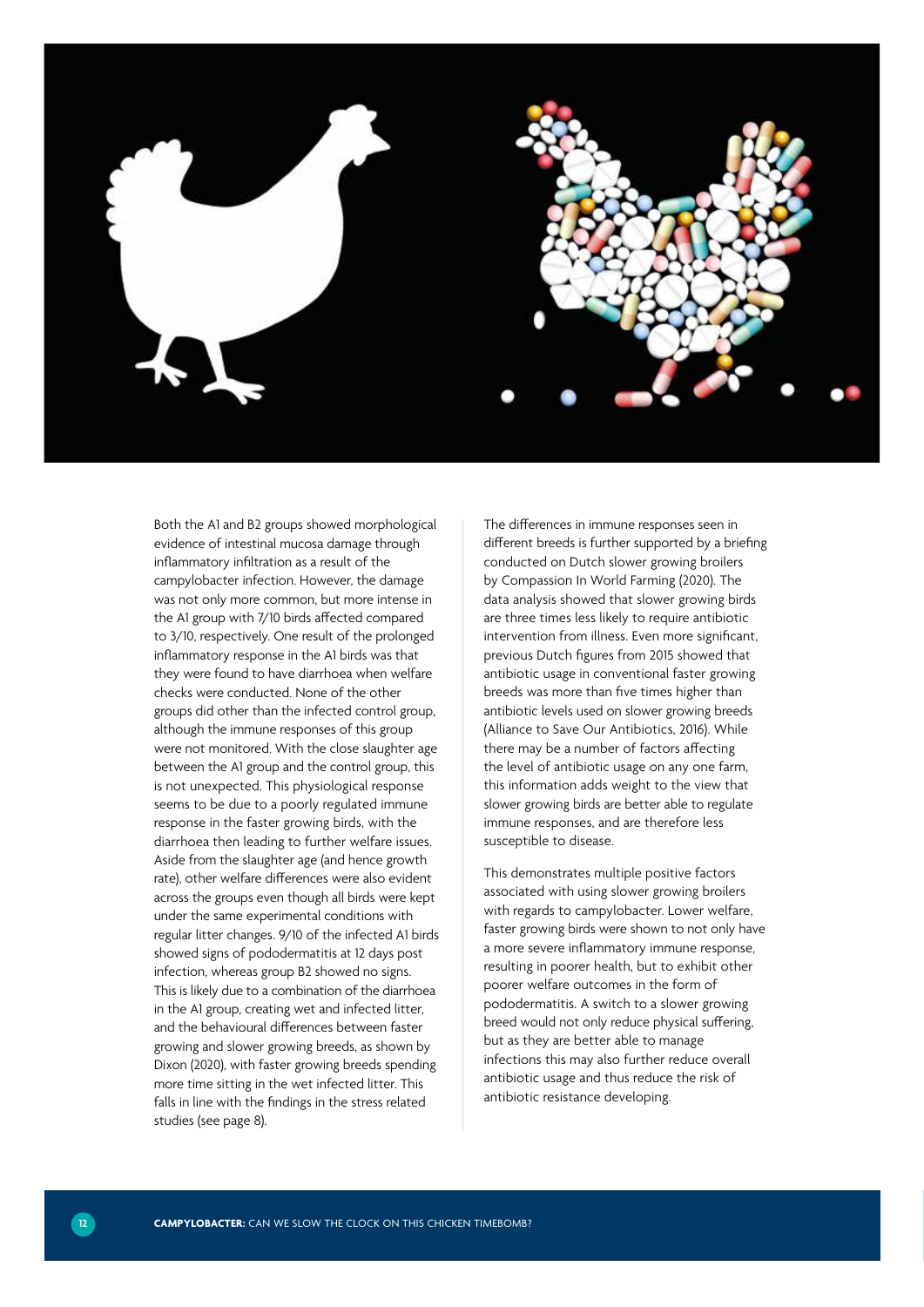#### Environmental

While previous research has shown that breed has a significant impact on campylobacterassociated problems in chickens, breed alone is not the only factor at play as multiple environmental factors can also have an impact. These include litter quality, the thinning process, and post-slaughter control points affecting campylobacter colonisation.

During the Dixon (2020) study comparing the welfare of faster growing and slower growing broiler breeds, litter (wood shavings) was replenished as and when needed, as it would be on a commercial farm to maintain it in a dry and friable state. It was noted that faster growing birds needed shavings replenishing three to five times during the trial, resulting in 24kg extra per pen. Slower growing birds only needed shavings replenishing two to three times, resulting in only 14kg extra per pen. This shows that even without campylobacter as a contributing factor, faster growing breeds induce lower quality litter. With the added diarrhoea caused by campylobacter in faster growing breeds (as shown in Humphrey et al, 2014), litter quality would reduce even further and faster, inevitably leading to higher levels of hock burn and pododermatitis. Within the same study (Dixon, 2020) slower growing birds had a significantly higher proportion of lower (better) breast cleanliness scores than the faster growing

breeds. This is due to the slower growing birds spending less time feeding, drinking and sitting than the other breeds and more time standing, in locomotion, foraging, preening, dustbathing and perching. It is likely that the significant increase in wood shavings used for the faster growing birds is due to these behavioural differences, with the faster growing birds spending significantly more time sitting in the shavings, mixed with their own faeces. This is further backed up by the poor cleanliness scores in the faster growing breeds. An interesting side note to this is that with slower growing birds using less litter as standard, and less likely to get diarrhoea from infection, a switch to slower growing birds would not only save money on litter in the long run but also help contribute to sustainability goals.

Birds that are colonised with campylobacter will typically excrete up to log10 8 cfu of C. jejuni per gram of faecal matter (Line, 2006). This means

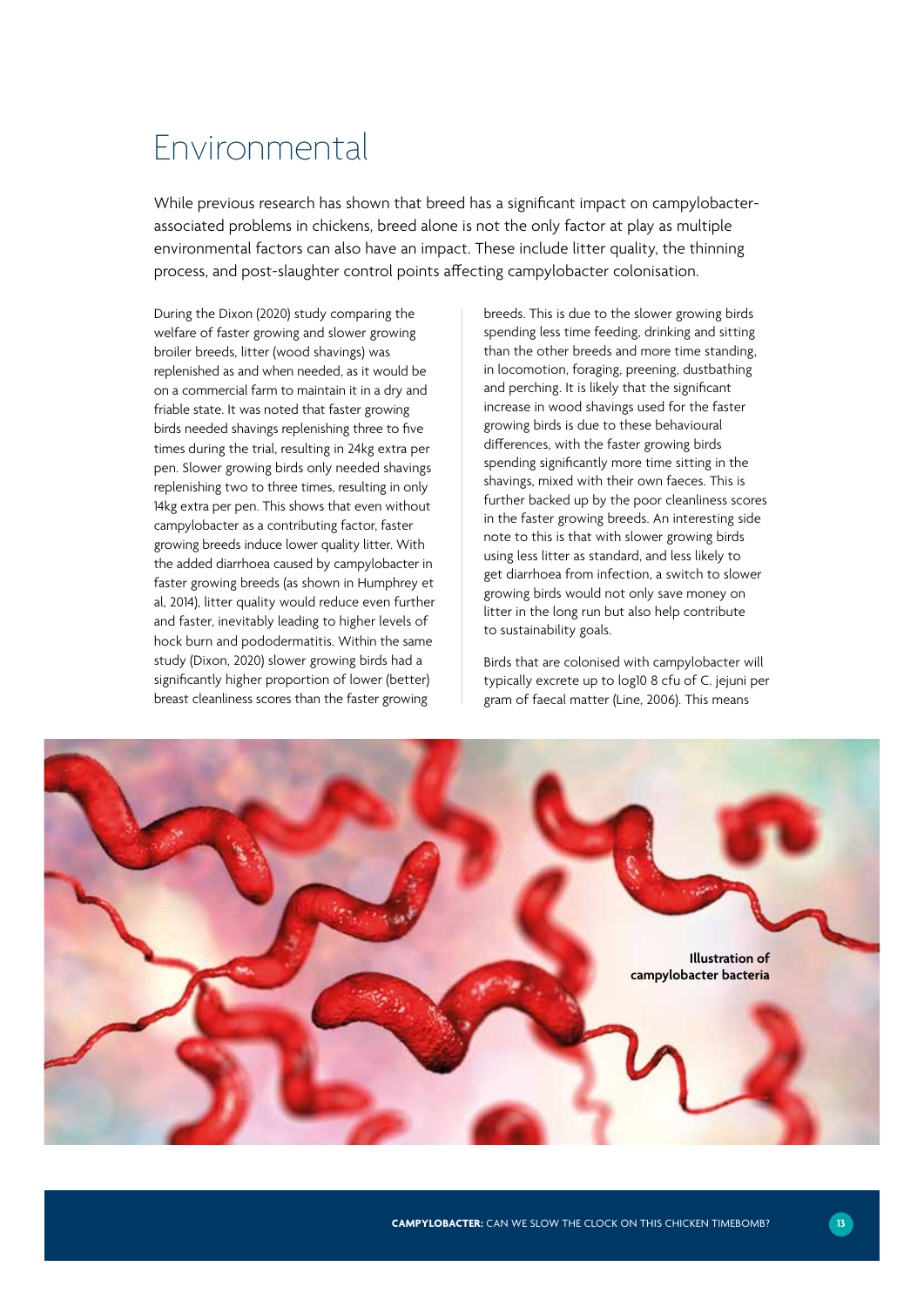that contaminated faeces will contain a high enough inoculum dose to infect other birds that consume them. As faster-growing birds spend more time sitting, they will have prolonged physical contact with the infected litter, just one possible explanation for increased hock burn and pododermatitis in infected flocks. The lack of ability to express natural behaviour in the birds is also likely to increase stress levels, making them even more susceptible to the infected litter they are forced to sit in.

Flock thinning is the planned early removal of a proportion of birds from a house for slaughter, usually to maintain a required stocking density. Thinning is not only a stressful process for the birds, it can significantly compromise biosecurity. For this reason thinning is discouraged by the Better Chicken Commitment, however one thin per flock is permitted. In contrast to this, RSPCA Standards do not permit thinning at all. Ramabu et al (2004) identified multiple sources of campylobacter introduction to flocks, which would be likely to occur during the thinning process. 209 samples were taken from a variety of fomites; drivers' and catchers' boots, truck beds, forklifts and tractors, truck wheels, crates and pallets. These samples were taken after cleaning, but before departing to the farm for the thin. Of the samples taken 53 percent were positive for C. jejuni with tractor wheels being the only sampling point with no positive results. Samples were taken at different times throughout the day, but there were no significant differences in the results. These results demonstrate how the thinning process can be a significant risk factor for campylobacter infection within a flock at farm level, with all fomites other than tractor wheels being a potential source of transmission. This data is further backed up by Bull et al (2008) who demonstrated a secondary finding that 65 percent of the GB reared flocks from their study were able to remain campylobacter free until the first thin. It is unrealistic to assume campylobacter can be completely eradicated at farm level, but it could be managed better. Thinning is stressful and a potential biosecurity risk, and while higher welfare birds are better able to manage infection than current faster growing breeds, the best long-term solution would be to avoid thinning in all flocks both for biosecurity and bird welfare reasons.

**…elevated stress levels have a detrimental effect on bird health... fast-growing birds suffer more physically – through inflammation and hock and feet burns…** 

Although campylobacter control and prevention measures are present throughout the whole production process, the colonisation of the chickens pre-slaughter is the most significant factor known to affect the campylobacter counts on the carcass post production (Public Health England, Jorgensen et al, 2015). When birds are not colonised at slaughter, campylobacter detection is either very low or not detected on the chicken carcass at all (Allen, 2007. As cited in Public Health England, Jorgensen et al, 2015). A European Food Safety Authority (EFSA) (2010) study found that broilers colonised with campylobacter before slaughter were around 30 times more likely to produce a campylobacter positive carcass when compared to chickens not colonised before slaughter. This suggests that other potential contamination sources, such as factory machinery for example, are not likely to be a primary source of contamination/infection, though as outlined above, one of the most common causes of infection is thought to be introduced on the farm during the thinning process. With this in mind, reducing inoculation and spread at the farm level will help to reduce the levels of campylobacter reaching the consumer and should therefore be a priority for future changes in farming practices.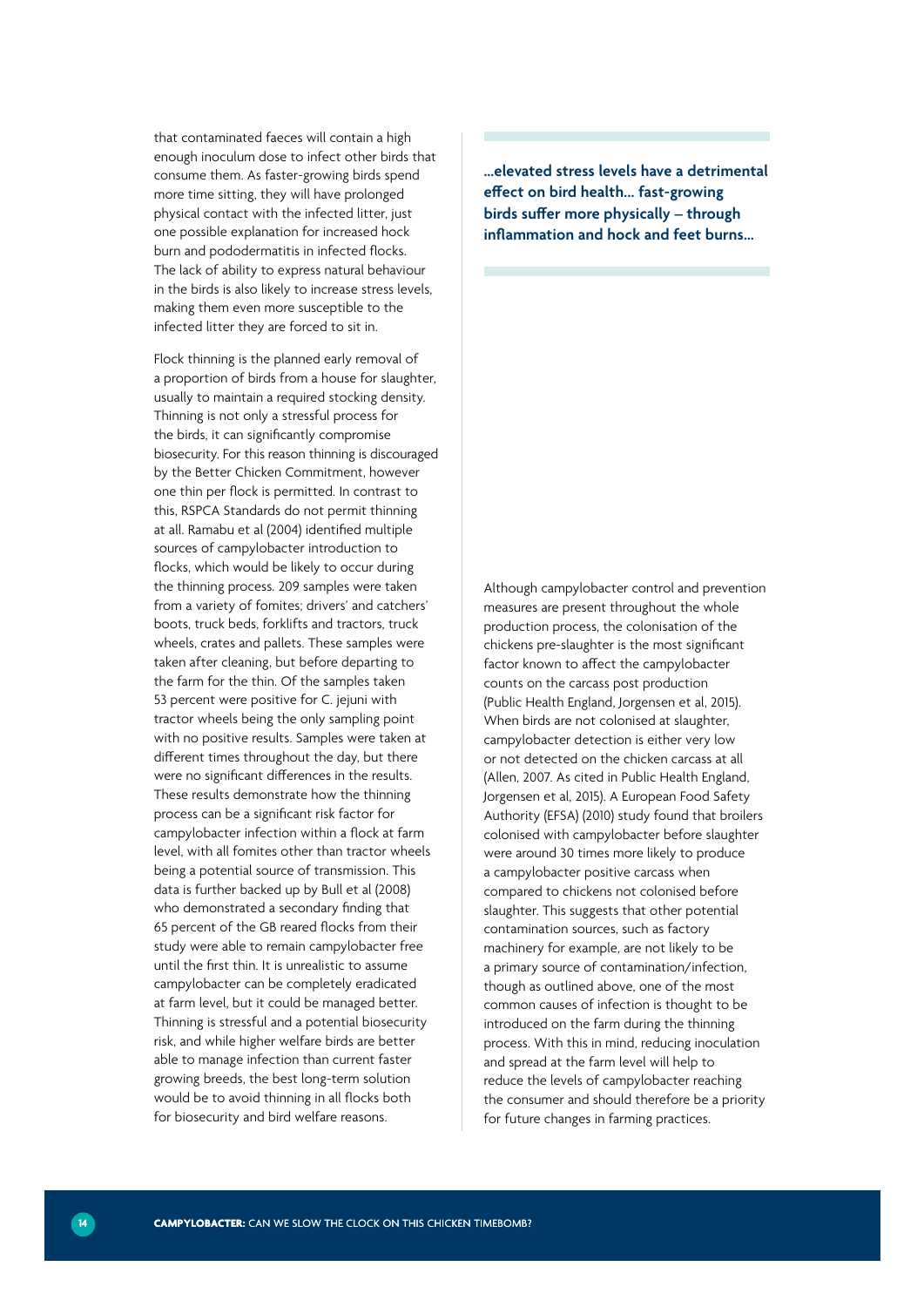

#### Antibiotic resistance

Finally, and perhaps most importantly, as well as the links between antibiotic usage and breeds previously mentioned, there are some extremely concerning links between antibiotic usage and campylobacter itself, with past experiences having shown us how the over usage of antibiotics in animal husbandry is highly likely to impact humans. In 2014 there was a record high of 49 percent fluoroquinolone resistance in campylobacter species isolated from retail poultry meat (Jorgensen et al, 2016). This was followed by a record high in 2015 of human C. jejuni resistance at 48 percent (Public Health England as cited in Alliance to Save Our Antibiotics, 2016). The increased fluoroquinolone resistance in human campylobacter is strongly linked to these antibiotics being used in poultry production and the resistance that followed (Alliance to Save Our Antibiotics, 2016). While it is unclear what impact this has had directly on human medicine it is worrying and is a potential risk, for example when considering the ability of bacteria to transfer resistance genes to other bacterial species. Learnings were taken away from this with this particular class of antibiotics now rarely used in poultry, but the risk of resistance developing in campylobacter to the antibiotic classes that are being used in broilers remains. There is no argument that the irresponsible usage of any antibiotic will result in resistance developing (WHO, 2020), and this resistance, when seen in human infections, will further reduce the efficacy of these antibiotics for humans.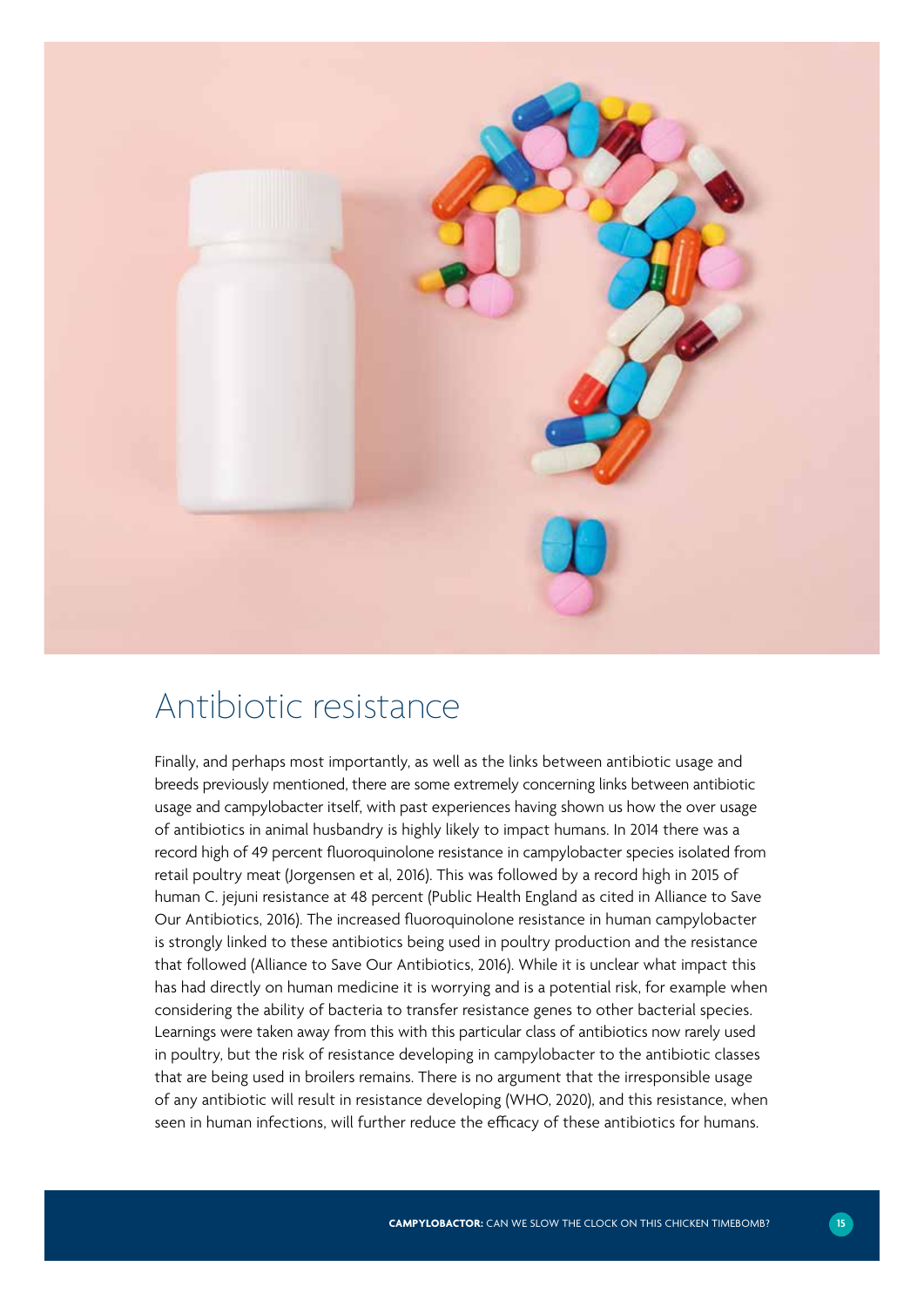Tetracyclines and penicillins are now the two most common classes of antibiotics currently used in poultry (UK-VARSS, 2020). Between 2013 and 2017, the amount of campylobacter species isolated from humans increased resistance to tetracycline antibiotics, from 33 percent resistance to 39 percent. Interestingly, isolates taken from retail chickens 2014–15 also showed significant resistance to tetracyclines, with 63 percent of C. jejuni showing resistance (Jorgensen et al, 2016). This could be following the same path as fluoroquinolones. The most concerning part is that between 2014 and 2019, tetracycline use had dropped by 87 percent, but resistance in campylobacter species seems to have still increased during that time. This strongly suggests that while there is a direct link between antibiotic usage and resistance developing (Who, 2020), this problem may not be easily reversible.

A very recent FSA surveillance research project on human campylobacter infections in the UK has highlighted a number of poultry-related concerns, including the confirmation of a sustained contribution of poultry to human campylobacter infections in England (FSA, 2021). As well as source attribution, the project that ran from 2015 to 2019 also analysed antibiotic resistance. The project identified fluoroquinolone resistance in C. jejuni from retail chickens was 52.4 percent, which tops the Jorgensen et al (2016), at the time record high, findings of 49 percent. What is more concerning is that tetracycline resistance in C. jejuni from retail chickens was even higher at 60.6 percent. As previously established, tetracyclines are still commonly used in poultry production, so when evaluating this recent finding along with previous findings, have tetracyclines already passed the point of no return? **Chicken breast quality control assessment**

It must be acknowledged that significant work has been done to reduce antibiotic usage in the chicken industry, with an overall reduction of 64 percent between 2014 and 2019 (UK-VARSS, 2020). However, there was a small spike towards the end of that timeframe with a 7.6mg/kg increase between 2017 and 2019. While targets for the next four years are to maintain the current usage of antibiotics, rather than reducing them further (RUMA, 2020), it is clear that switching to higher welfare slower growing birds, that seem to require fewer antibiotics, can only serve to improve the approach to antibiotic usage and help ensure these targets are not exceeded. This is agreed with by the WHO (2020) that states the agricultural sector can control and prevent antimicrobial resistance by preventing infections through improved hygiene and animal welfare. While new EU antibiotic regulations came into force in January 2022 prohibiting the routine use of antibiotics in farming, these will unfortunately not apply to Great Britain. Reductions in antibiotic usage within the poultry sector will reduce the rate at which resistance is developing in bacteria such as campylobacter, which can then infect humans and may have an impact, directly or indirectly, on the effectiveness of important antibiotics. It is of vital importance that all help maintain the efficacy of the antibiotics that are still effective. While the initial antibiotic reduction was a great success, it is now that the challenge really begins. If antibiotic usage in broilers can safely be further reduced, without compromising their health and welfare, and potentially through improving health and welfare, there is surely a responsibility to do so.

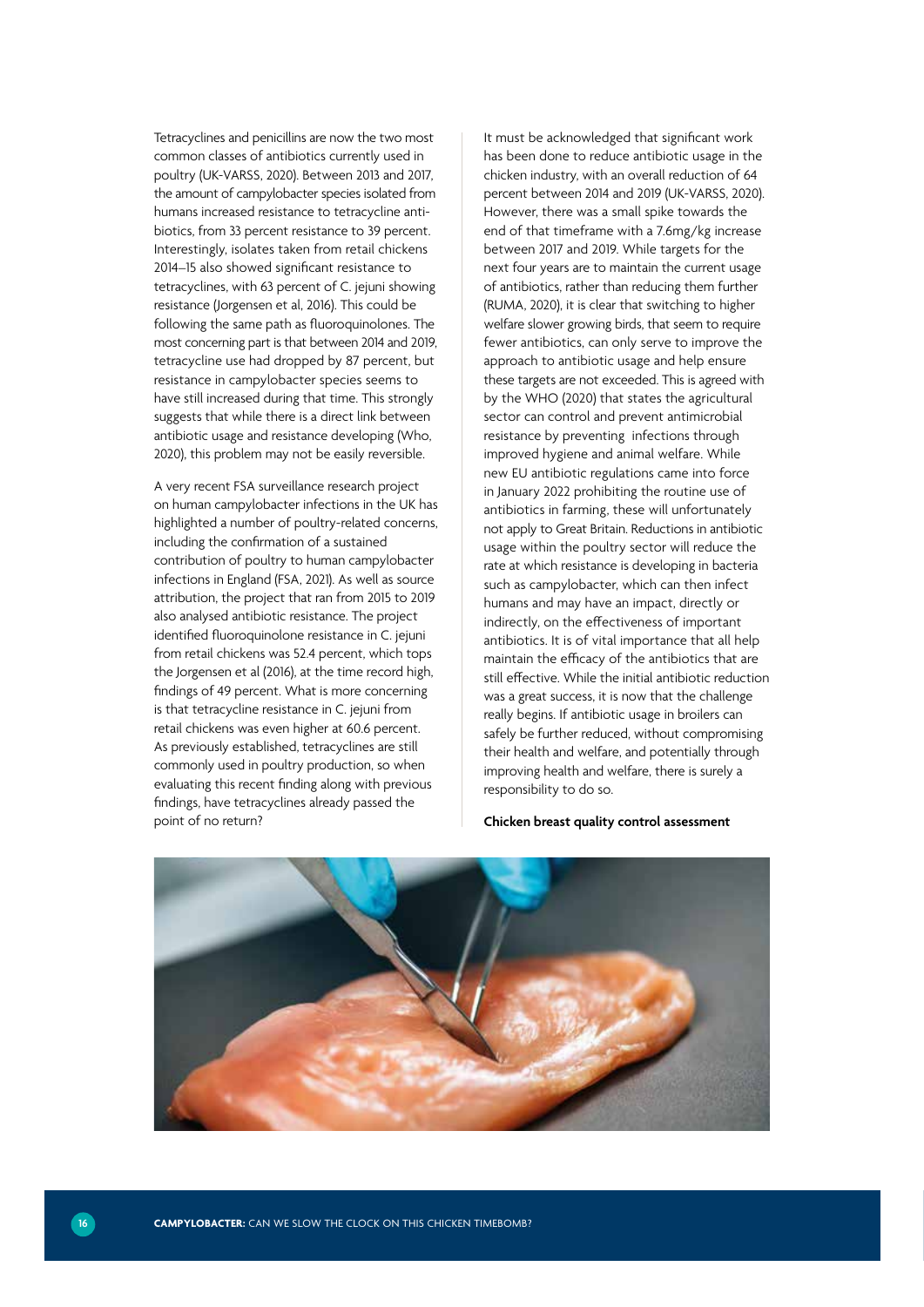#### Conclusion

It is clear that the idea of campylobacter being commensal has become outdated. Perhaps it was in fact previously the case and many years of selective breeding and intensification in the industry have damaged this relationship. Either way, we can see that campylobacter now affects both faster growing and slower growing broilers in multiple ways, with faster growing birds significantly more susceptible to the negative consequences of infection. Stress has been shown to compromise the broiler immune system in multiple ways. This includes increased noradrenaline levels and a shift in the gut microbiota composition. As stress is more prevalent in low welfare birds, they inevitably are more susceptible to disease, including campylobacter infection. The combination of stress and campylobacter results in more virulent, tissue infiltrating bacteria that could increase the risk of human infection.

Faster growing broilers have also been shown to be unable to regulate the inflammatory response associated with campylobacter inoculation, the likely cause behind the more severe intestinal damage and diarrhoea seen. This is backed up by one report suggesting that slower growing breeds could be up to five times less likely to require antibiotic intervention from illness.

Under standard conditions faster growing birds require significantly more litter, meaning infected faster growing birds with diarrhoea would require even more. Faster growing birds also spend significantly more time sitting on wet litter, reflected in breast cleanliness scores, and are likely more stressed due to the inability to perform natural behaviours. Birds are then subjected to the thinning process, which poses serious risk to both welfare and biosecurity, and provides an opportunity for the introduction of campylobacter to the already stressed flock.

It has been repeatedly shown that in campylobacter infected flocks, more birds develop hock burn and pododermatitis compared to birds that are not infected regardless of breed growth rate. It has also been shown that when comparing faster and slower growing birds this incidence is significantly higher in faster growing breeds. This is likely due to a combination of multiple factors such as stress, an unregulated inflammatory response, and being forced to sit in the wet infected litter, as well as potentially being unable to divert adequate protein to repair tissue damage and sustain an immune response due to fast muscle growth rate. While biosecurity and other control interventions are in place to minimise campylobacter throughout the production cycle, it is unrealistic to believe that campylobacter on farms will be completely

eradicated any time soon. Although these control measures are constantly evolving to increase effectiveness, the most impactful action would be to move to slower growing breeds that are better able to manage campylobacter infection, require less antibiotics, and will suffer significantly less because of it.

Complete transition of the chicken industry from the current minimum legislation to the Better Chicken Commitment minimum requirements may not only lead to a reduction in campylobacter prevalence across the whole industry, this in turn may ultimately be reflected in a reduction of foodborne related illness across the human population. The relative EU risk of human campylobacteriosis through broiler meat could be reduced by up to 58 percent with only a 3-log10 reduction in caecal campylobacter concentrations in broilers (EFSA Panel on Biological Hazards, 2020). Hence, the switch to higher welfare chicken would not only benefit the birds themselves with a better quality of life, but would also benefit the industry and consumers alike.

Due to the vast scope of this subject, there are a multitude of further research avenues to further explore. However, at this stage, our findings strongly suggest that campylobacter is no longer commensal and faster growing, lower welfare broilers suffer these consequences. The evidence also shows that antibiotic usage in the poultry sector requires further urgent attention and needs to be addressed now since development of resistance may not be easily reversible and may have implications for human medicine. Adopting the Better Chicken Commitment will not only reduce suffering, and also help sustain future antibiotic efficacy, it will undoubtedly slow the clock on this chicken timebomb.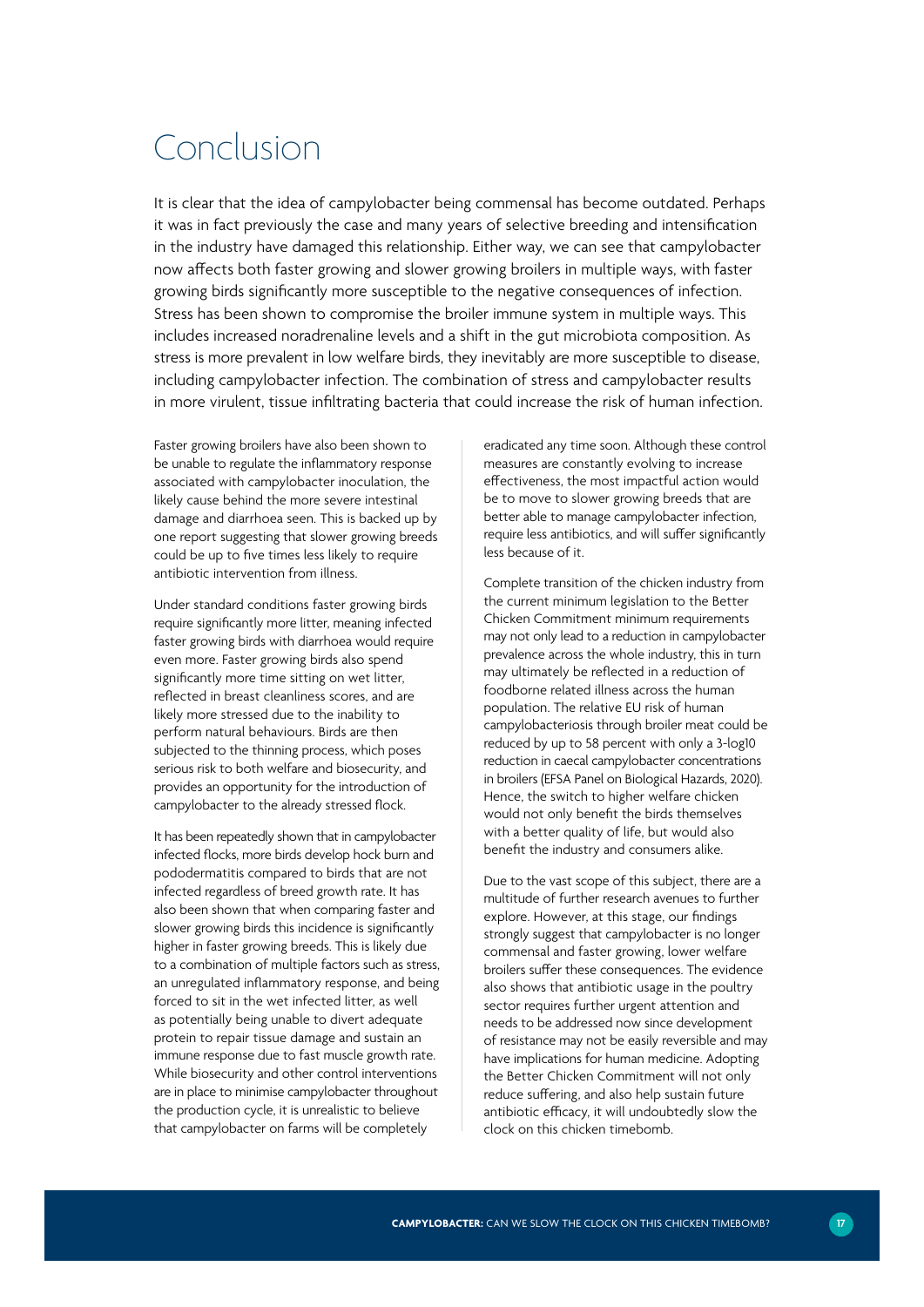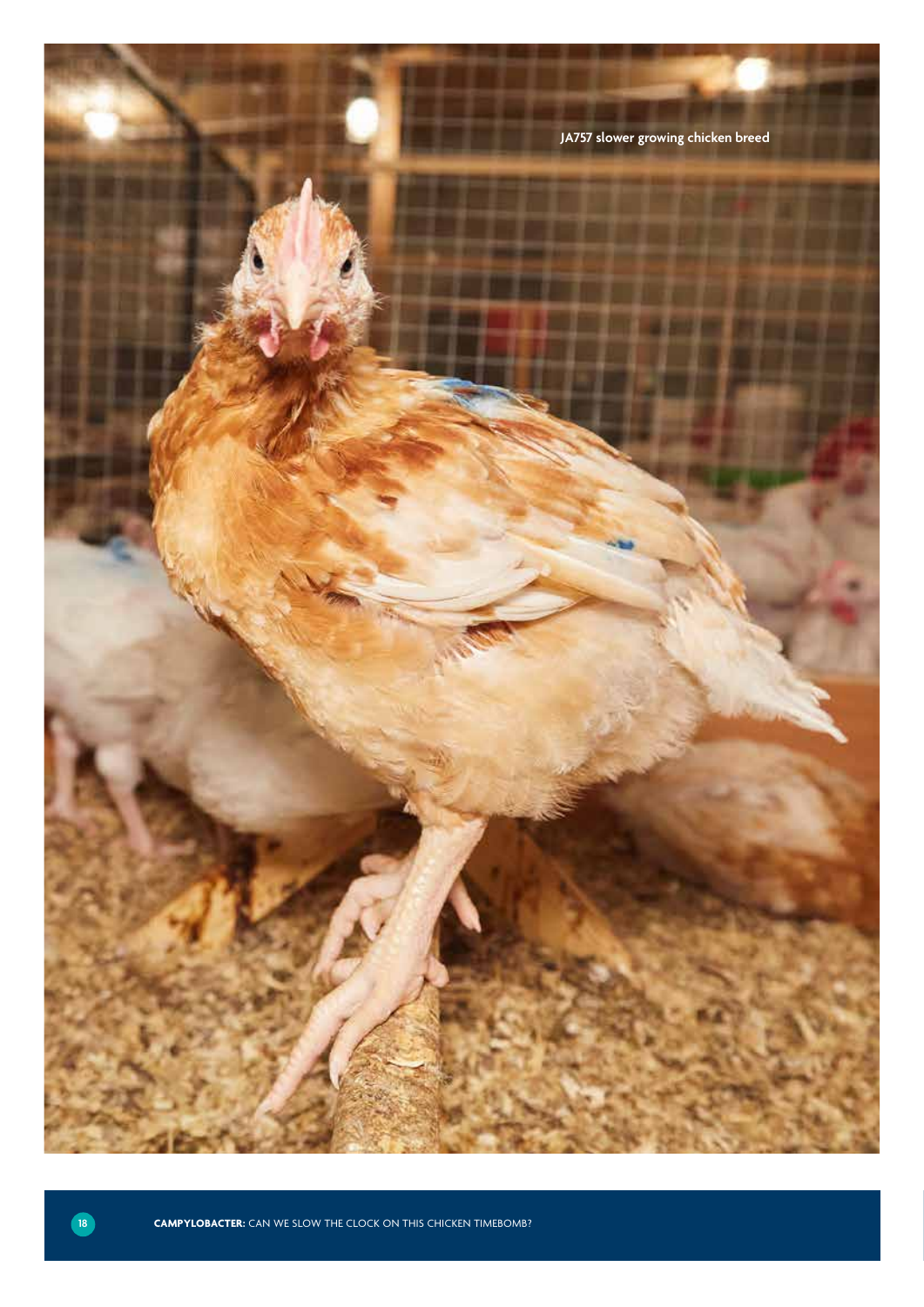## Glossary

| Bifidobacteria                    | A major genera of bacteria that inhabits the gastrointestinal<br>tracts of mammals                                                                            |
|-----------------------------------|---------------------------------------------------------------------------------------------------------------------------------------------------------------|
| CFU/g                             | Colony forming units per gram                                                                                                                                 |
| Competitive exclusion             | When multiple species compete for the same resources causing<br>one species to be eliminated                                                                  |
| Corticosterone                    | A hormone involved in stress responses                                                                                                                        |
| Cytokines                         | Molecules that help regulate inflammation                                                                                                                     |
| Fluoroquinalones                  | A class of antibiotics                                                                                                                                        |
| Fomites                           | Objects or materials likely to carry infection                                                                                                                |
| Gastrointestinal disease          | A disease that affects the GI tract (mouth to anus), for example,<br>food poisoning                                                                           |
| Hock burn                         | Burns on the lower leg (hock), usually caused by prolonged<br>contact with moisture and ammonia                                                               |
| Inoculum dose                     | A dosage of bacteria able to cause disease                                                                                                                    |
| Lactobacilli                      | A major genera of bacteria that inhabits the gastrointestinal<br>tracts of mammals                                                                            |
| Microbiota                        | The microorganisms that make up a particular site, e.g. the gut                                                                                               |
| Neurotransmitter                  | A signalling molecule released by a nerve fibre, triggering<br>another nerve, a muscle, or other structure                                                    |
| Noradrenaline                     | A type of neurotransmitter                                                                                                                                    |
| Oligosaccharides                  | Carbohydrates made up from three to six simple sugars                                                                                                         |
| Penicillins                       | A class of antibiotics                                                                                                                                        |
| Pododermatitis/Digital dermatitis | Burns on the foot, usually caused by prolonged contact with<br>moisture and ammonia                                                                           |
| Tetracyclines                     | A class of antibiotics                                                                                                                                        |
| Thinning                          | Removal of a proportion of birds from a flock at a lower<br>weight part way through the production cycle, leaving the<br>others to grow on to a higher weight |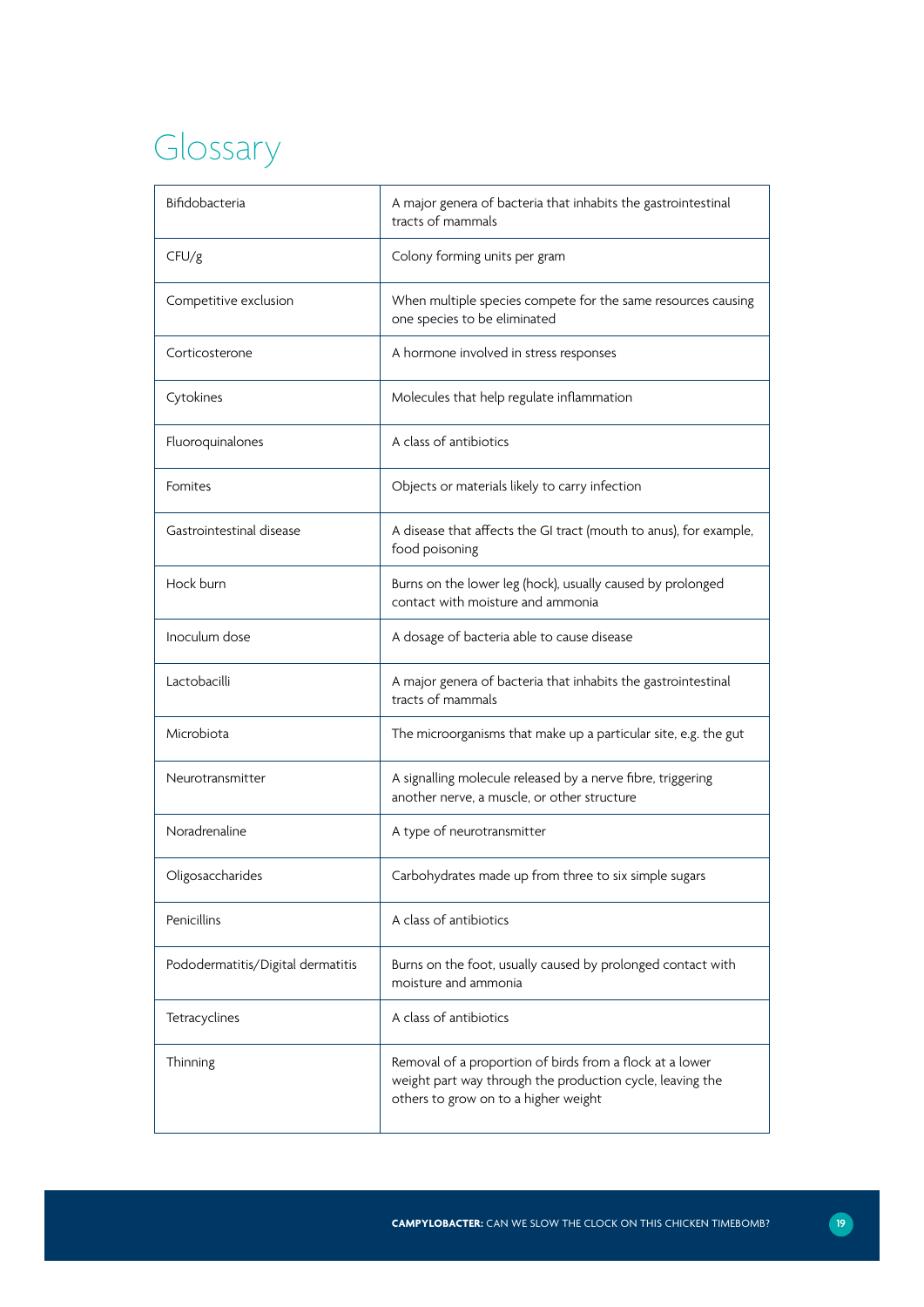

**Illustration of campylobacter bacteria in the human gut**

#### References

- Alliance to Save Our Antibiotics (2016) 'Antibiotic use in the UK poultry sector'. Available at: [www.saveour](https://www.saveourantibiotics.org/media/1763/antibiotic-use-in-the-uk-poultry-sector.pdf) [antibiotics.org/media/1763/antibiotic-use-in-the-uk-poultry-sector.pdf.](https://www.saveourantibiotics.org/media/1763/antibiotic-use-in-the-uk-poultry-sector.pdf) (Accessed: 22 July 2021).
- Alpigiani, I., Abrahantes, J. C., Michel, V., Huneau-Salaun, A., Chemaly, M., Keeling, L. J., Gervelmeyer, A., Bacci, C., Brindani, F., Bonardi, S., Berthe, F. (2017) 'Associations between animal welfare indicators and Campylobacter spp. In broiler chickens under commercial settings: A case study', *Preventative Veterinary Medicine*, 147, pp. 186–193.
- Avoori, S. V., Cogan, T. A., Humphrey, T. J. (2014) 'Effect of Noradrenaline on the Virulence Properties of Campylobacter Species', *International Journal of Microbiology*, 2014. [https://doi.org/10.1155/2014/279075.](https://www.hindawi.com/journals/ijmicro/2014/279075/)
- Awad, W. A., Aschenbach, A. R., Ghareeb, K., Khayal, B., Hess, C., Hess, M. (2014) 'Campylobacter jejuni influences the expression of nutrient transporter genes in the intestine of chickens', *Veterinary Microbiology*, 172 (1,2), pp. 195–201. [https://doi.org/10.1016/j.vetmic.2014.04.001.](https://www.sciencedirect.com/science/article/pii/S0378113514002016?via%3Dihub)
- Awad, W. A., Molnar, A., Aschenbach, A. R., Ghareeb, K., Khayal, B., Hess, C., Liebhart, D., Dublecz, K., Hess, M. (2015) 'Campylobacter infection in chickens modulates the intestinal epithelial barrier function', *Innate Immunity*, 21(2), pp. 151–160. doi: 10.1177/1753425914521648.
- Bokkers, E. A. M., and Koene, P. (2003) 'Behaviour of fast- and slow growing broilers to 12 weeks of age and the physical consequences', *Appl Anim Behav Sci*, 81, pp. 59–72. doi:10.1016/S0168-1591(02)00251-4.
- Bull, S. A., Thomas, A., Humphrey, T., Ellis-Iversen, J., Cook, A. J., Lovell, R., Jorgensen, F. (2008) 'Flock Health Indicators and Campylobacter spp. In Commercial Housed Broilers Reared in Great Britain', *Applied and Environmental Microbiology*, 74(17), pp. 5,408–5,413. doi:10.1128/AEM.00462-08.
- Centers for Disease Control and Prevention (2019) *Campylobacter (Campylobacteriosis)*. Available at: [www.cdc.gov/campylobacter/technical.html](https://www.cdc.gov/campylobacter/technical.html) (Accessed: 08 April 2021).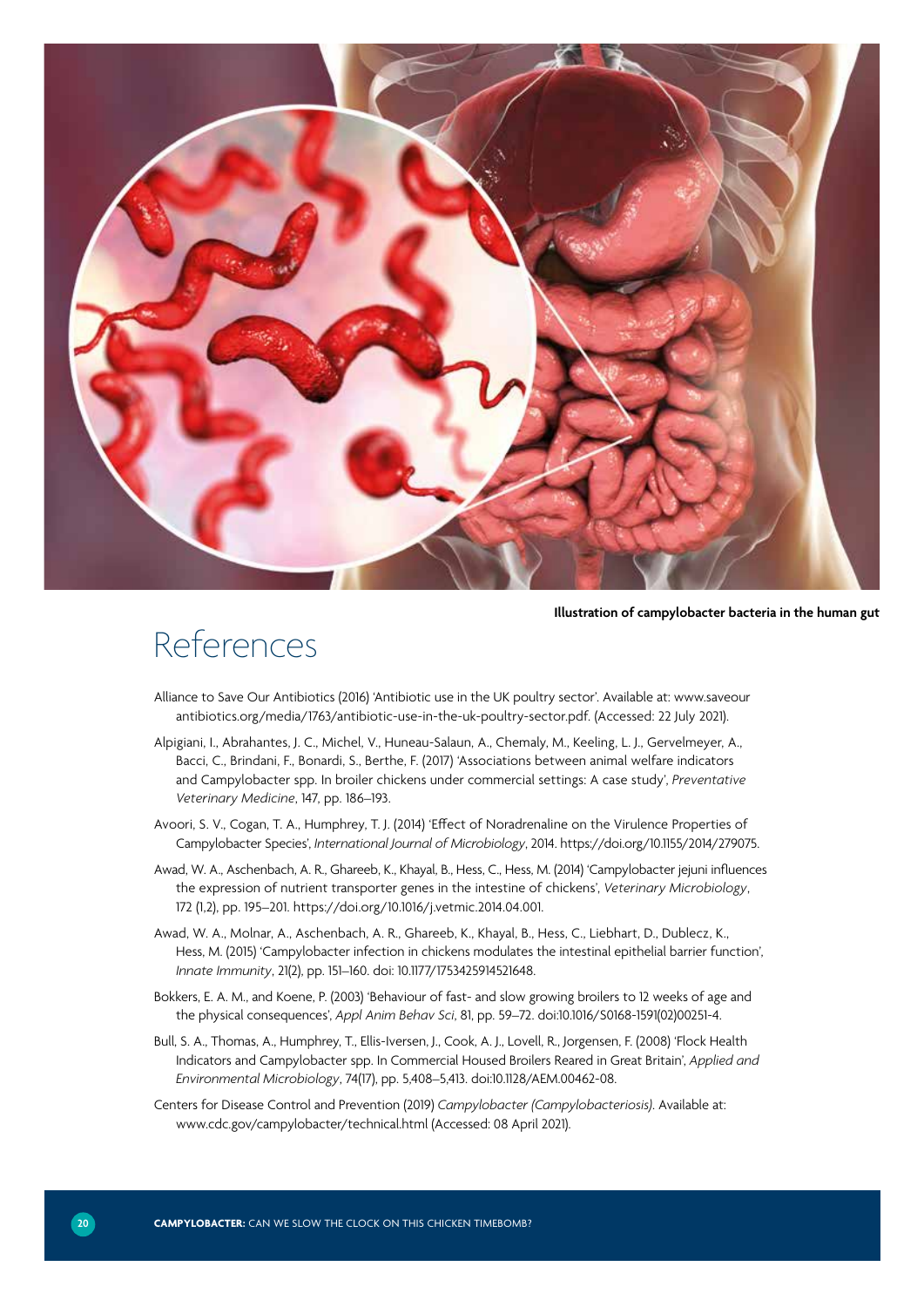- Cheng, H. W., Singleton, P., Muir, W. M. (2002) 'Social Stress in Laying Hens: Differential Dopamine and Corticosterone Responses after Intermingling Different Genetic Strains of Chickens'. *Poultry Science*, 81, pp. 1,265–1,272.
- Cogan, T. A., Thomas, A. O., Rees, L. E. N., Taylor, A. H., Jepson, M. A., Williams, P. H., Ketley, J., Humphrey, T. J. (2006) 'Norepinephrine increases the pathogenic potential of Campylobacter jejuni', *Gastrointestinal Infection*, 56, pp. 1,060–1,065. doi: 10.1136/gut.2006.114926.
- Compassion in World Farming (2020) *DUTCH SLOWER GROWING CHICKENS REQUIRE LESS ANTIBIOTICS THAN FAST-GROWING CHICKENS*, [www.ciwf.org.uk/research/species-meat-chickens/dutch-slower](https://www.ciwf.org.uk/research/species-meat-chickens/dutch-slower-growing-chickens-require-less-antibiotics-than-fast-growing-chickens/#:~:text=Download-,Dutch%20slower%20growing%20chickens%20require%20less%20antibiotics%20than%20fast%2Dgrowing,antibiotic%20treatment%20as%20fast%20growing%E2%80%A6)growing-chickens-require-less-antibiotics-than-fast-growing-chickens/#:~:text=Download-,Dutch% [20slower%20growing%20chickens%20require%20less%20antibiotics%20than%20fast%2Dgrowing,](https://www.ciwf.org.uk/research/species-meat-chickens/dutch-slower-growing-chickens-require-less-antibiotics-than-fast-growing-chickens/#:~:text=Download-,Dutch%20slower%20growing%20chickens%20require%20less%20antibiotics%20than%20fast%2Dgrowing,antibiotic%20treatment%20as%20fast%20growing%E2%80%A6) [antibiotic%20treatment%20as%20fast%20growing%E2%80%A6](https://www.ciwf.org.uk/research/species-meat-chickens/dutch-slower-growing-chickens-require-less-antibiotics-than-fast-growing-chickens/#:~:text=Download-,Dutch%20slower%20growing%20chickens%20require%20less%20antibiotics%20than%20fast%2Dgrowing,antibiotic%20treatment%20as%20fast%20growing%E2%80%A6) (Accessed: 22 March 2021).
- Dixon, L. M. (2020) 'Slow and steady wins the race: The behaviour and welfare of commercial faster growing broiler breeds compared to a commercial slower growing breed', *PLoS ONE*, 15(4), doi: e0231006. [https://doi.org/10.1371/journal.pone.0231006](https://journals.plos.org/plosone/article?id=10.1371/journal.pone.0231006)
- EFSA BIOHAZ Panel (EFSA Panel on Biological Hazards), Koutsoumanis, K., Allende, A., Alvarez-Ordo~nez, A., Bolton, D., Bover-Cid, S., Davies, R., De Cesare, A., Herman, L., Hilbert, F., Lindqvist, R., Nauta, M., Peixe, L., Ru, G., Simmons, M., Skandamis, P., Suffredini, E., Alter, T., Crotta, M., Ellis-Iversen, J., Hempen, M., Messens, W., and Chemaly, M. (2020) 'Update and review of control options for Campylobacter in broilers at primary production', *EFSA Journal 2020*, 18(4), pp. 3–4. doi: 10.2903/j.efsa.2020.6090.
- European Food Safety Authority (2010) 'Analysis of the baseline survey on the prevalence of Campylobacter in broiler batches and of Campylobacter and Salmonella on broiler carcasses, in the EU, 2008', *EFSA Journal 2010*, 8(8):1522. doi:10.2903/j.efsa.2010.1522.
- European Food Safety Authority (2021) *Campylobacter*. Available at: [www.efsa.europa.eu/en/topics/topic/](https://www.efsa.europa.eu/en/topics/topic/campylobacter) [campylobacter](https://www.efsa.europa.eu/en/topics/topic/campylobacter) (Accessed: 07 April 2021).
- Food Standards Agency (2019) *A microbiological survey of campylobacter contamination in fresh whole UK-produced chilled chickens at retail sale (Y2/3/4)* – Year 4. Available at: [www.food.gov.uk/research/](https://www.food.gov.uk/research/foodborne-disease/a-microbiological-survey-of-campylobacter-contamination-in-fresh-whole-uk-produced-chilled-chickens-at-retail-sale-y234) [foodborne-diseases/a-microbiological-survey-of-campylobacter-contamination-in-fresh-whole-uk](https://www.food.gov.uk/research/foodborne-disease/a-microbiological-survey-of-campylobacter-contamination-in-fresh-whole-uk-produced-chilled-chickens-at-retail-sale-y234)[produced-chilled-chickens-at-retail-sale-y234](https://www.food.gov.uk/research/foodborne-disease/a-microbiological-survey-of-campylobacter-contamination-in-fresh-whole-uk-produced-chilled-chickens-at-retail-sale-y234) (Accessed: 07 June 2021).
- Food Standards Agency (2021) *Enhanced molecular-based surveillance and source attribution of campylobacter infections in the UK*. Available at: [www.food.gov.uk/research/foodborne-diseases/](https://www.food.gov.uk/research/foodborne-diseases/enhanced-molecular-based-surveillance-and-source-attribution-of-campylobacter-infections-in-the-uk) [enhanced-molecular-based-surveillance-and-source-attribution-of-campylobacter-infections-in-the-uk](https://www.food.gov.uk/research/foodborne-diseases/enhanced-molecular-based-surveillance-and-source-attribution-of-campylobacter-infections-in-the-uk)  (Accessed: 12 October 2021).
- Jorgensen, F., Madden, R. H., Swift, C., Charlotte, A., Elviss, N. C. (2016) 'PHE Antimicrobial resistance report for FSA Project FS241044', *Public Health England*.
- Jorgensen, F., Madden, R. H., Arnold, E., Charlotte, A., Elviss, N. C. (2015) 'FSA Project FS241044 Survey report: A Microbiological survey of campylobacter contamination in fresh whole UK produced chilled chickens at retail sale (2014-15), *Public Health England*, 2.
- Humphrey, S., Chaloner, G., Kemmett, K., Davidson, N., Williams, N., Kipar, A., Humphrey, T., Wigley, P. (2014) 'Campylobacter jejuni Is Not Merely a Commensal in Commercial Broiler Chickens and Affects Bird Welfare', *Mbio*, 5(4), pp. 1–7. doi:10.1128/mBio.01364-14.
- Laughlin, M. E., Chatham-Stephens, K., Geissler, A. L. (2019) Campylobacteriosis. Available at: wwwnc.cdc.gov/ travel/yellowbook/2020/travel-related-infectious-diseases/campylobacteriosis (Accessed: 01 June 2021).
- Line, J. E. (2006) 'Influence of Relative Humidity on Transmission of Campylobacter jejuni in Broiler Chickens', *Poultry Science*, 85, pp. 1,145–1,150.
- Mason, G. J. and Burn, C. C. (2011) 'Behavioural Restriction', *Animal Welfare*, 2nd ed, pp. 98–119.
- Meimandipour, A., Soleimani, A. F., Hair-Bejo, M., Shuhaimi, M., Azhar, K., Nateghi, L., Rasti, B., Yazid, A. M. (2010) 'Efficacy of lac-tobacilli to normalize production of corticosterone induced by unpleasant handling of broilers', *S Afr J AnimSci*., 40, pp. 327–333.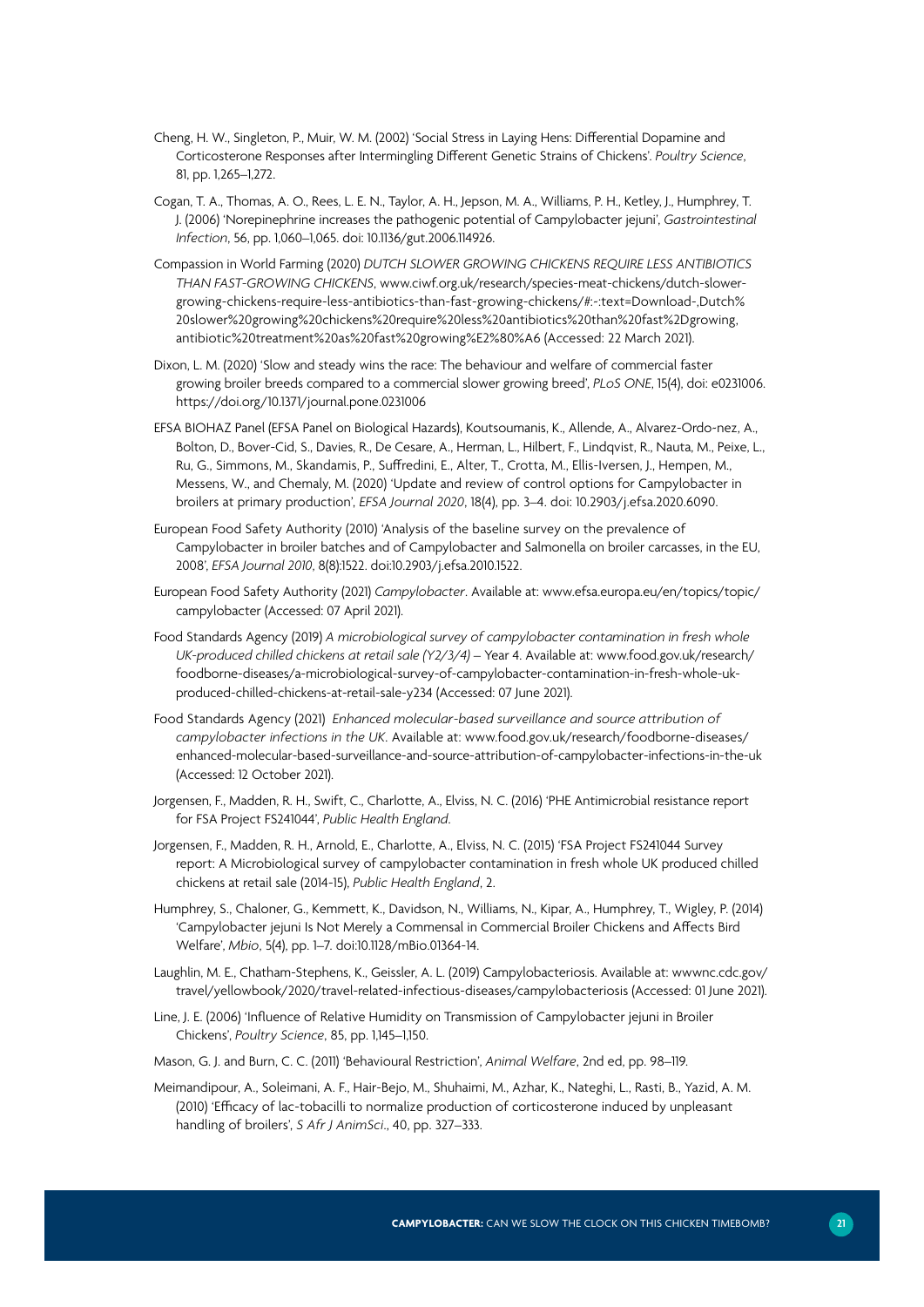- Nazef, L., Belguesmia, Y., Tani, A., Prevost, H., Drider, D. (2008) 'Identification of Lactic Acid Bacteria from Poultry Feces: Evidence on Anti-Campylobacter and Anti-Listeria Activities', *Poultry Science*, 87. pp. 329–334. doi:10.3382/ps.2007-00282.
- NHS (2021) *Food Poisoning* NHS. Available at: [www.nhs.uk/conditions/food-poisoning/](https://www.nhs.uk/conditions/food-poisoning/)  (Accessed: 25 November 2021).
- Public Health England (2017) *Campylobacter Data 200*8 *to 2017*. Available at: [www.gov.uk/government/](https://www.gov.uk/government/publications/campylobacter-infection-annual-data/campylobacter-data-2008-to-2017) [publications/campylobacter-infection-annual-data/campylobacter-data-2008-to-2017](https://www.gov.uk/government/publications/campylobacter-infection-annual-data/campylobacter-data-2008-to-2017) (Accessed: 25 November 2021).
- Ramabu, S. S., Boxall, N. S., Madie, P., Fenwick, S. G. (2004) 'Some potential sources for transmission of Campylobacter jejuni to broiler chickens', *Letters in Applied Microbiology*, 39, pp. 252–256. doi:10.1111/j.1472-765X.2004.01573.x.
- RSPCA (2017) *RSPCA Welfare Standards for Meat Chickens*, Available at: [https://science.rspca.org.uk/](https://science.rspca.org.uk/sciencegroup/farmanimals/standards/chickens) [sciencegroup/farmanimals/standards/chickens](https://science.rspca.org.uk/sciencegroup/farmanimals/standards/chickens) (Accessed: 23 March 2021).
- RUMA (2020) Targets Task Force Report 2020: Responsible use of antibiotics in UK farming Progress against 2020 targets New targets 2021–2024. Available at: [www.ruma.org.uk/targets-task-force-](https://www.ruma.org.uk/targets-task-force-2021-2024/)[2021-2024/.](https://www.ruma.org.uk/targets-task-force-2021-2024/) (Accessed 15 July 2020).
- UK-VARSS (2020). 'Veterinary Antibiotic Resistance and Sales Surveillance Report (UK-VARSS 2019)', *Veterinary Medicines Directorate*. Available at[: https://assets.publishing.service.gov.uk/government/](https://assets.publishing.service.gov.uk/government/uploads/system/uploads/attachment_data/file/950126/UK-VARSS_2019_Report__2020-TPaccessible.pdf) [uploads/system/uploads/attachment\\_data/file/950126/UK-VARSS\\_2019\\_Report\\_\\_2020-TPaccessible.](https://assets.publishing.service.gov.uk/government/uploads/system/uploads/attachment_data/file/950126/UK-VARSS_2019_Report__2020-TPaccessible.pdf) [pdf.](https://assets.publishing.service.gov.uk/government/uploads/system/uploads/attachment_data/file/950126/UK-VARSS_2019_Report__2020-TPaccessible.pdf) (Accessed 20 July 21).
- Van Der Meulen, R., Avonts, L., Vuyst, L. D. (2004) 'Short Fractions of Oligofructose Are Preferentially Metabolized by Bifidobacterium animalis DN-173 010', *Applied and Environmental Microbiology*, 70(4), pp. 1,923–1,930. doi: 10.1128/AEM.70.4.1923–1930.2004
- Williams, L. K., Sait, L. C., Trantham, E. K., Cogan, T. A., Humphrey, T. J. (2013) 'Campylobacter Infection Has Different Outcomes in Fast- and Slow-Growing Broiler Chickens', *Avian Diseases*, 57(2), pp. 238–241.
- World Health Organisation (2020) *Antibiotic Resistance*. Available at: [www.who.int/news-room/](https://www.who.int/news-room/fact-sheets/detail/antibiotic-resistance) [fact-sheets/detail/antibiotic-resistance](https://www.who.int/news-room/fact-sheets/detail/antibiotic-resistance) (Accessed: 25 November 2021).
- World Health Organisation (2020) *Campylobacter*. Available at: [www.who.int/news-room/fact-sheets/](https://www.who.int/news-room/fact-sheets/detail/campylobacter) [detail/campylobacter](https://www.who.int/news-room/fact-sheets/detail/campylobacter) (Accessed: 07 April 2021).
- World Organisation for Animal Health (2021) *Terrestrial Animal Health Code*. Available at: [www.oie.int/en/what-we-do/standards/codes-and-manuals/terrestrial-code-online-access/](https://www.oie.int/en/what-we-do/standards/codes-and-manuals/terrestrial-code-online-access/?id=169&L=1&htmfile=chapitre_aw_introduction.htm) [?id=169&L=1&htmfile=chapitre\\_aw\\_introduction.htm](https://www.oie.int/en/what-we-do/standards/codes-and-manuals/terrestrial-code-online-access/?id=169&L=1&htmfile=chapitre_aw_introduction.htm) (Accessed: 17 November 2021).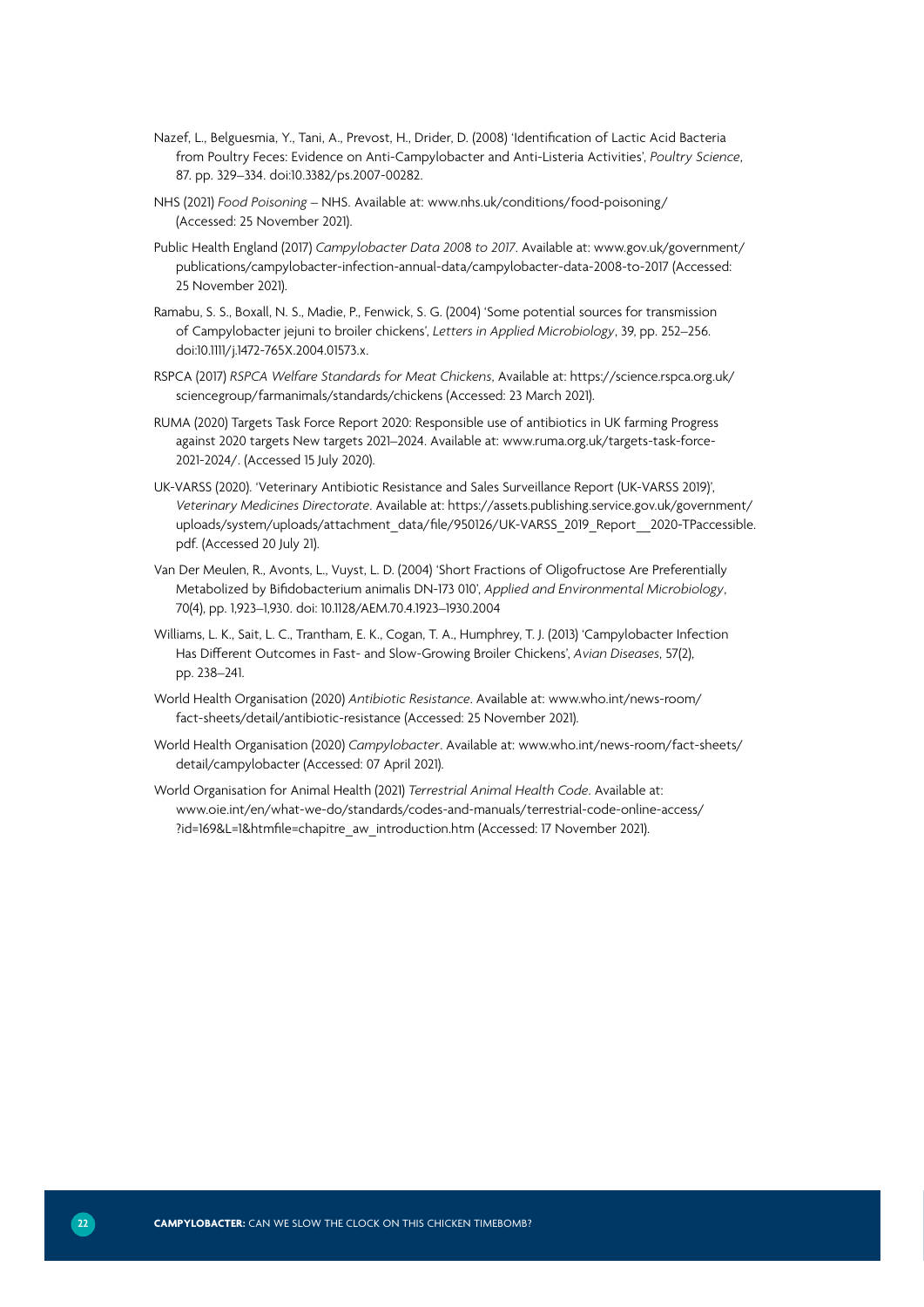